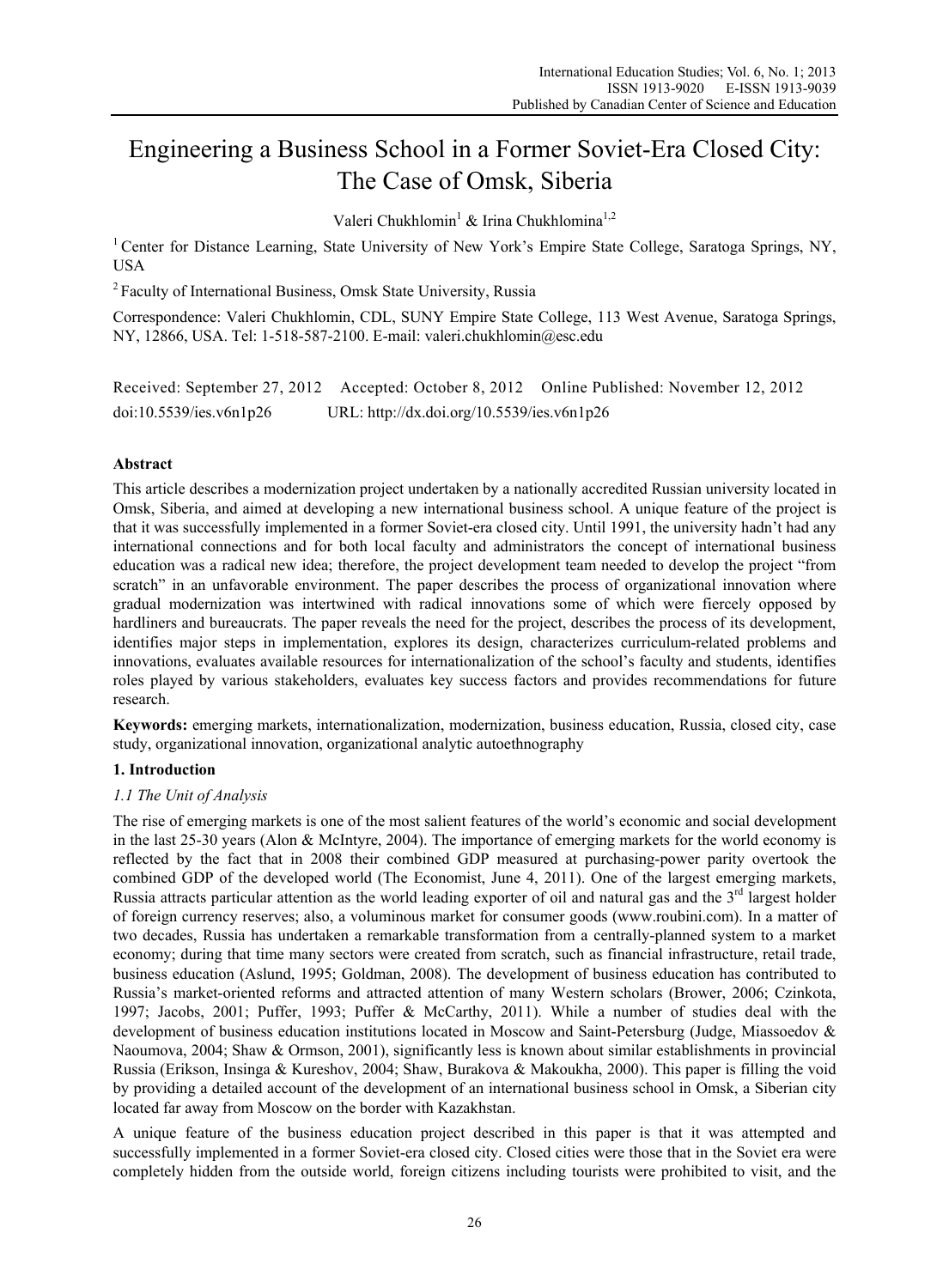mentality of their inhabitants was characterized by severe isolationism (Brown, 2010; Gentile, 2004). As a result, developing an international business school in a former closed city presented a very difficult task – and as the authors argue still does. The university that hosted the described project hadn't had any international connections prior to the launch of the project; for both local faculty and administrators the concept of international business education was a radical new idea. Therefore, the project development team needed to develop the project "from scratch" in an unfavorable, sometimes hostile environment. The paper describes the process of organizational innovation where gradual modernization was intertwined with radical innovations some of which were fiercely opposed by hardliners and bureaucrats. The paper reveals the need for the project, describes the process of its development, identifies major steps in implementation, explores its design, characterizes curriculum-related problems and innovations, evaluates available resources for internationalization of the school's faculty and students, identifies roles played by various stakeholders, evaluates key success factors and provides recommendations for future research.

#### *1.2 The Method*

The phenomenon studied here is the internal development of the international business school at Omsk State University (Omskiy Gosudarstvenniy Universitet – OmGU) in the period that extends over 13 years - from its inception to the stage when it reached maturity. The research strategy employed is a retrospective single case study that uses organizational analytical autoethnography as the methodology (Anderson, 2006; Boyle, 2007; Denzin, 1977; Doloriert & Sambrook, 2012; Ellis & Bohner, 2000; Hayano, 1979; Haynes, 2011; Karra & Phillips, 2008; Kempster & Stewart, 2010; Parry & Boyle, 2009). The case study strategy is chosen because not much is known about the development of international business schools in former Soviet-era closed cities; as stated by Voss, Tsikriktsis & Frohlich (2002, p.196), "*The case method lends itself to early, exploratory investigations where the variables are still unknown and the phenomenon not at all understood and exploration is needed to develop research ideas and questions".* The study is retrospective as the authors do not have access to the recent data; previously, they have developed an intimate knowledge of the described project as they were the ones who initiated the project and for a long time served as the founding faculty and managers (Chukhlomin, 2007). Organizational autoethnography is chosen as a legitimate method to make sense (Boyle & Parry, 2007) of the authors' past experience. The authors agree with Doloriert et al (2012, p. 89) that "*Although some argue that narrative reconstructed from memory is not valid or rigorous, others counter-argue that any form of interpretative research is open to reconstruction. If we accept its defense, then autoethnographers should also be able to contribute by reflecting back on critical moments within their career".* 

Using autoethnographical work is currently becoming more established in management research, as "*A reflexive use of autobiographical material provides a valuable resource for exploring, presenting and representing the self, encapsulating a personal, intuitive knowledge deriving from a knowing subject situated in a specific social context*" (Haynes, 2011, p. 134). The use of autoethnography encourages researchers to adopt a hyper-reflexive stance (Hayano, 1979). In doing so researchers involve in reflection inward and observation outward (Parry and Boyle, 2009). The contribution to management learning is drawn from the observation outward by examining the inward reflections (Kempster et al, 2010). The advantage of using researchers as instruments provides depth of ethnographic immersion and richness of data (Van Maanen, 1988), but by being "*too involved with the organization*" (Leonard-Barton, 1990, p. 256) researchers may lose objectivity, become subject to post-rationalization and bias (Ellis et al, 2000). The problem of bias in organizational autoethnography is addressed by Boyle et al (2007, p.189): "*Because organizational autoethnography is oriented so strongly toward the past, we cannot use the criterion of historical bias as a criterion for the validity of the research. In fact, we would advocate that the historical dimension is the strength of organizational autoethnography*".

To make sense from their personal inward reflections and outward observations, analytical authoethographers according to Anderson (2006, p. 375) – should be "*committed to an analytic research agenda focused on improving theoretical understandings of broader social phenomena*". As the starting point for this study, the authors followed Miles and Huberman's (1994) suggestion that prior to engaging in qualitative research, researchers should go through construction of a conceptual framework that defines the main things that are to be studied. According to Yin (1984), case study research has been particularly good for examining the "how", "what" and "why" questions. Thus, for this study the authors proposed the following set of tentative research questions: How was the international business school at OmGU created? What were the goals that this establishment was meant to achieve and whether they were achieved? What particular resources were required, how they were obtained and what was the role of different stakeholders in this process? What were the major challenges in the process of internationalization of the school and how they were overcome? What difference did it make for the project to be conducted in a former Soviet-era closed city?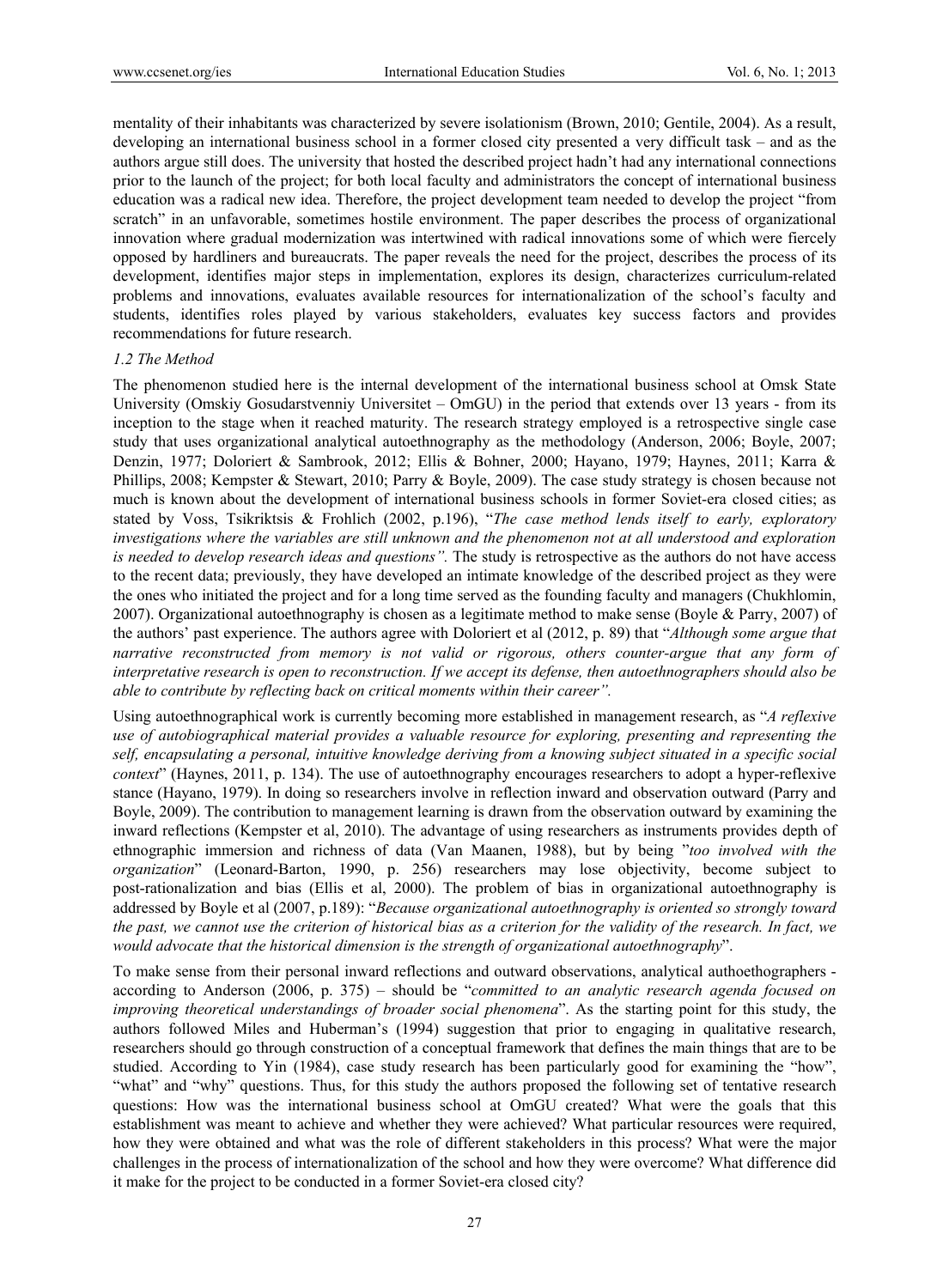In formulating the above questions, the authors relied on published case studies on the development of business education in other provincial cities in Russia (Erikson et al, 2004; Shaw et al, 2000), Moscow (Judge et al, 2004), Eastern Europe (Pendergast, 2009), China (Yang, 2005), Malaysia (Sohail, Daud & Rajadurai, 2006) and South Africa (Klein, 2003); also, they examined a collection of scholarly papers on business education in emerging market economies edited by Alon and McIntyre (2004). The limitation of existing case studies dealing with the development of business education in emerging market economies is that no cases were found in the literature to describe the development of a single school for an extended period of time (more than 10 years). In addition, the literature on closed cities remains very scarce; in a way, closed cities are still a mystery. To address the tentative research questions, the authors use a biographical approach and also rely on the results of their prior research dealing with various aspects of the described case and previously published in Russia, as well as U.K. and the U.S (Chukhlomin, 2004a; 2004b; 2006; 2007; 2010a and 2010b). Providing answers to the tentative research questions, the authors draw on the existing literature dealing with broader social contexts; as the final point of their study, they come up with conclusions and recommendations that can be used in future research (Voss et al, 2002).

# *1.3 Broader Social Contexts*

The immediate social contexts for this study are presented in the literature dealing with the historical developments of Siberia and Omsk (Dostoyevsky, 1965; Lincoln, 1994; Malykhin & Chukhlomin, 1991; Naumov, 2006; Remnev, 2003; Unterberger, 1957; Zaslavskaya, 1984) and post-Soviet transitions (Aganbegyan, 1994: Alsund, 1995; Brade & Rudolph, 2004; Melvin, 1998; Shelley, 1995), Soviet-era closed cities and their mentality (Brown, 2010; Gentile, 2004; Mikheyev, 1987), pre- and post-reformist Russian higher and secondary education issues as described in Western journals (Bain, 2003; Eklof, Holmes & Kaplan, 2005; Elliott & Tudge, 2007; Jarvis, Kondrashova, Efendiev & Tukhvatullin, 2005; Kitaev, 1994; Naumova, 1998; Smolentseva, 2003; Sharygin, 2002; Zajda, 2007) and those translated from Russian (Egorshin, Abliazova & Gus'kova, 2007; Lisauskene, 2006; Moiseeva, 2005; Prokopenko & Baksheeva, 2008; Shabanova, 2010), the development of Western-oriented business education in Russia (Chukhlomin, 2009; 2004b; Judge et al, 2004; Puffer, 1993), transitional problems in teaching Western business concepts to Russian students (Brower, 2006; Brue & MacPhee, 1995; Chadraba & O'Keefe, 2007; Jacobs, 2001; Schellenberger, 1996; Shaw et al, 2000), and collaborative projects between Russian educational institutions and those from Western countries (Chukhlomin, 2010a; 2010b; 2006; 2004a; 2004b; Erikson et al, 2004; Gilbert & Gorlenko, 1999; Judge et al, 2004; Shaw & Ormson, 2001). The authors also draw on literature dealing with cultural differences in relation to education and training (Cardon, 2008; Gilbert, 2001; Hedgepeth & Henrie, 2005; Hofstede, 1986; Kets de Vries, 2001; Stevens, 2000; Varner & Varner, 1994), educational innovation in Western countries (Curtis, 2004; Van't Klooster, Van Wijk, Go & Van Rekom, 2008;).

# *1.4 The Structure of This Paper*

The main body of the paper begins with background information about Omsk as a former Soviet-era closed city followed by the needs analysis and a description of the origins of the idea of establishing an international business school there. The following section provides a brief overview of the faculty of international business at OmGU from inception to maturity. The next section is devoted to academic issues, curriculum development, faculty professional development, and pedagogical innovations. Three subsequent sections describe approaches to internationalization and provide detailed characteristics of the student population of the school. Two final sections present conclusions, derived lessons and recommendations for future research.

# **2. Background**

# *2.1 Omsk: From Fyodor Dostoyevsky to Jaromir Jagr*

Omsk is a big city in West Siberia, with a population exceeding one million, located on the border of Russia and Kazakhstan some two thousand miles to the east of Moscow (Melvin, 1998). In the pre-revolutionary imperial Russia Omsk played a significant role as a regional hub and the headquarters of the general-governor of Siberia (Bassin, 1991; Khodarkovsky, 2002; Lincoln, 1994; Remnev, 2003). It was in a *katorga* prison in Omsk where Fyodor Dostoyevsky wrote the first chapters of his famous '*Memoirs from the House of The Dead'* (Dostoyevsky, 1965). In the period of the Bolshevik Revolution and the Russian Civil War, the White Russia movement attempted to make Omsk the new capital city of the whole country (Unterberger, 1957). In the Soviet period, Omsk evolved as an administrative center of a vast petrochemical, industrial and agricultural region (Naumov, 2006). In the darkness of the post-Soviet privatization (Puffer &McCarthy, 2011; Shelley, 1995), the country's largest oil refinery plant located in Omsk was captured by Roman Abramovich, a business tycoon who also became known as the owner of '*FC Chelsea*', a legendary London's soccer club (Riordan, 2007). In Omsk,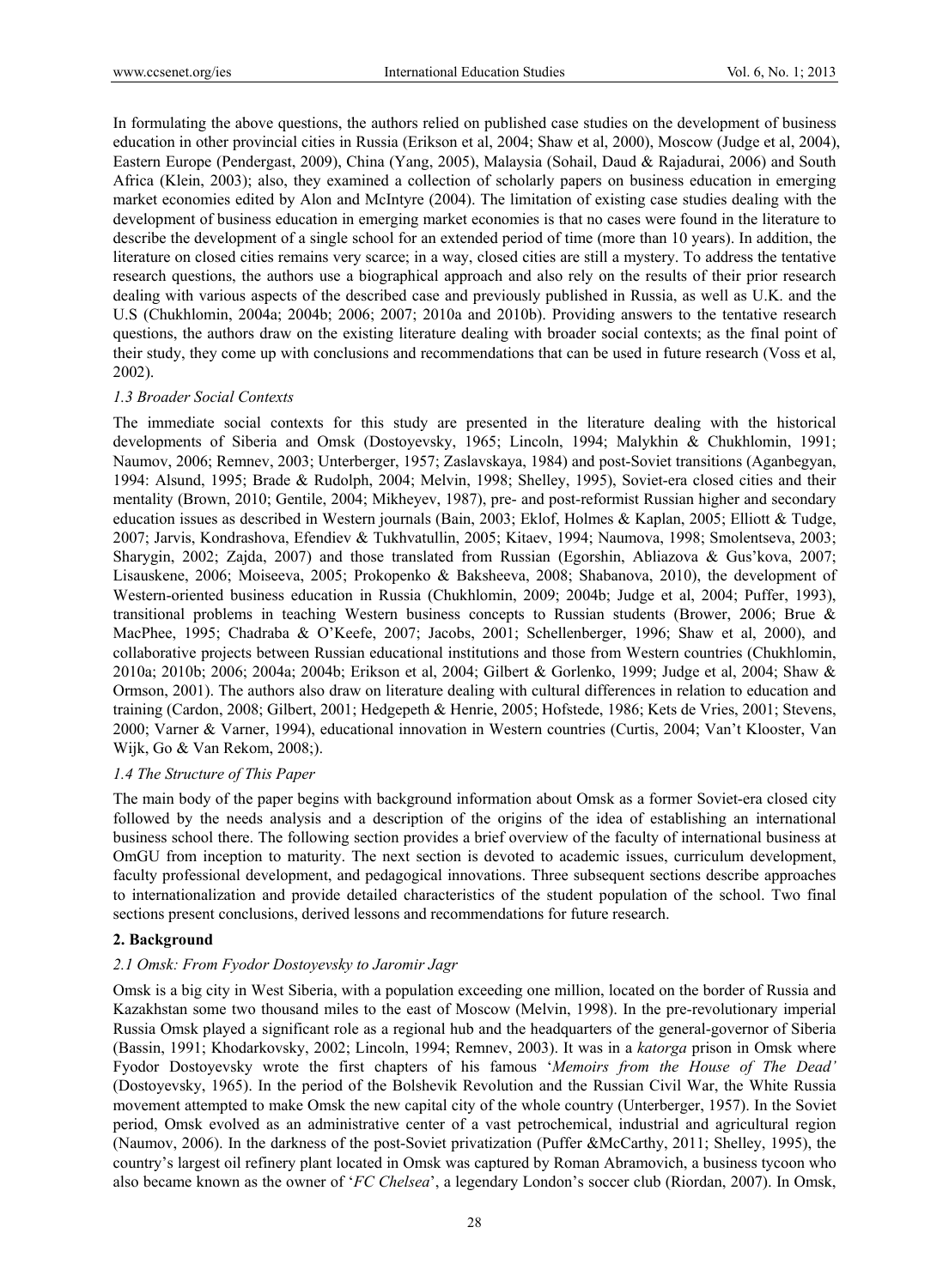Abramovich reportedly sponsors '*Avangard*', a leading ice hockey club; for several years this team was hosting Jaromir Jagr, a famous Czech player, who joined '*Avangard*' after many glorious years with '*New York Rangers'*  and '*Pittsburg Pinguins'* (Meier, 2008).

In the Soviet era, Omsk was completely closed for foreign visitors because of many '*secret objects'* [military enterprises] located there (Gentile, 2004). Even by Soviet standards, the mentality of closed cities was characterized by a severe isolationism (Brown, 2010), making them perfect examples of so called '*Soviet mindset*', i.e., "a product of two generations of propaganda, command economy, institutionalized terror, and stultifying stagnation" (Gilbert, 2001, p. 5; also, Brouwer, 2006; Kets de Vries, 2001; Mikheyev, 1987). Similar to other Soviet-era higher education institutions those located in Omsk were highly specialized to produce skilled labor force for local enterprises and civil services, including industrial and agricultural engineers, medical doctors, teachers, police and military officers (Bain, 2003). OmGU was established in 1973 with a mission to prepare specialists in jurisprudence, labor and industrial economics, and also teachers, such as chemists, historians, mathematicians, philologists, physicists. Founding faculties for this new university were recruited from academically advanced cities of Irkutsk, Novosibirsk, and Tomsk. By the time of Gorbachev's *perestroika* (1986-91), OmGU had 3,200 full time students and a well-established doctoral program. The University developed a strong national reputation in mathematics, history and jurisprudence. In the early Boris Yelstyn's ruling period (1991-95), some of OmGU professors moved to Moscow and became known as figures of a high national caliber, including a vice-chairman of the State Duma (the lower house of the Russian Parliament), the General-Prosecutor of Russia, a member of the Supreme Court of Russia, a few members of the State Duma and the Supreme Soviet (the Senate). Like many other universities in Russia, after the collapse of the *Iron Curtain*  OmGU suffered from a massive '*brain drain'* (Naumova,1998; Smolentseva, 2003) when many leading professors of math and natural sciences chose to immigrate to Australia, Canada, Israel, Germany, South Korea, UK, and the U.S.

# *2.2 The Needs Analysis*

Currently one could hardly imagine that 20 years ago in a million city of Omsk the concept of international business education had not been introduced yet. Under the Soviet system, production and distribution of goods were centrally regulated from Moscow; entrepreneurship was a crime; possession of foreign currency was severely punishable (Brouwer, 2006; Varner & Varner, 1994). There were only few areas where limited money-mediated operations were allowed, such as retail trade, savings, cooperatives, restaurants, public transportation. Workers in those areas were typically trained in vocational colleges; those in managerial positions studied at few specialized, mostly centrally located institutes or their local affiliate branches (Judge et al, 2004; Puffer, 1993). The overnight collapse of the Soviet communism and the advent of capitalism took the system of higher education, particularly in closed cities like Omsk, completely by surprise. In addition, with a sudden disintegration of the Soviet Union, Omsk turned to be a border city with Kazakhstan. Those unforeseen and abrupt changes resulted in an urgent need in preparing specialists that would understand how market economy operates and capable of leading the processes of its formation, including privatization, foreign trade liberalization, small business development, public services re-organization, etc. According to estimates quoted in Gilbert and Gorlenko (1999, p. 338), in 1992 there were "*about 1.5 million managers…in Russia that needed training in market-oriented methods. This figure did not take into account the needs emerging for a new generation of market-oriented young managers"*. In Omsk alone, the demand for specialists was estimated in thousands (Chukhlomin, 1991). On the supply side, in 1991 there were fewer than 200 students studying management and economics at all OmGU departments combined, with none specializing in international business. To satisfy ever growing demand, existing educational programs needed to be radically modernized and significantly expanded; new programs were required to be created from scratch.

# *2.3 Imagining a Business School*

A personal story described below supports the view that Gorbachev's *perestroika* was a very creative period of time when many undertakings in the field of business education were conceived and originated (Aganbegyan, 1994; Judge et al, 2004; Shaw & Ormson, 2001). In 1988, one of the co-authors of this paper, at the time a beginning assistant professor of political economy at a local institute in Omsk, was called to participate in a mandatory, *Cold War*–style military training. As a trainee, he was obligated to attend a series of brain washing lectures on contemporary politics and international relations. Once, hiding from the lecturer in the last row, he was able to read a fresh newspaper, with the text of a revolutionary Gorbachev's '*On Cooperatives'* law that legalized small businesses and called for entrepreneurship. This law "*greatly increased the importance of training managers about the market economy, created a huge demand for such training, legalized the establishment of private business schools"* (Puffer, 1993, p. 48). By the end of day, the author prepared an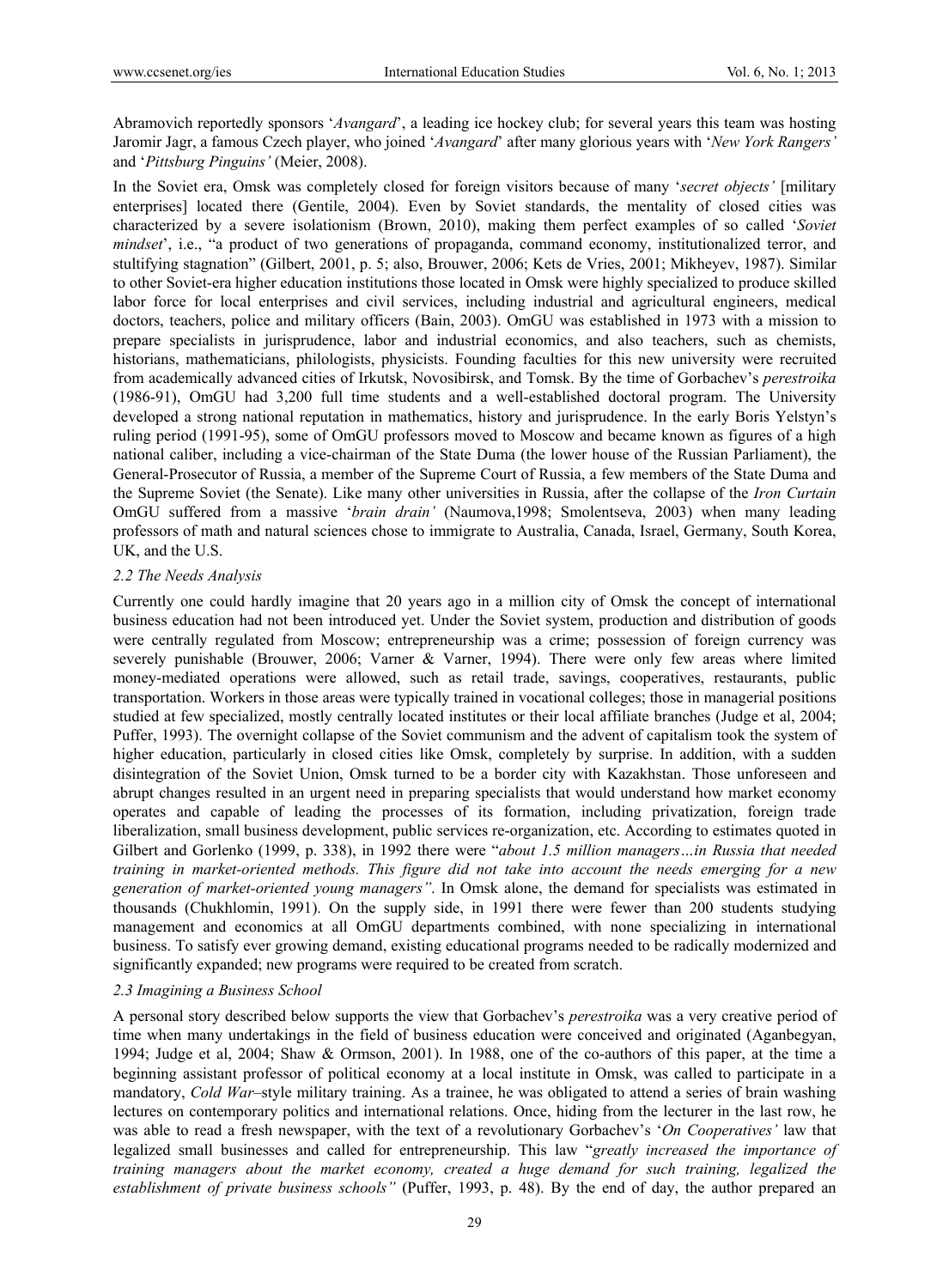application for registration and drafted a charter of a private management development institute aimed at retraining industrial engineers and managers. By the end of the following month, the newly created institute began its operations. Successfully implemented in 1988-90, a private institute approach was very helpful for the author to understand the concept of management education and apply it in the late Soviet context (Malykhin & Chukhlomin, 1991). At the same time, the author soon realized that in order to make a real difference, a 'brick-and-mortar' business school associated with a leading local university should be created. In 1991, the author met with the then rector [president] of OmGU Professor Valeri Viktorovich Tikhomirov and presented a proposal aimed at building an international business school. The rector of the university, a non-native of Omsk physicist and the first ever academic leader in Omsk who had been democratically elected, was actively promoting modernization and looking for innovative projects. To the author's delight, the rector enthusiastically supported the idea and soon offered him a vice-rector's position at OmGU; in 1992, a small team of young professors recruited from various Omsk universities including the other co-author of this paper was formed – and the development of the project began (Chukhlomin, 1991; 2007).

# **3. A Brief History of the Faculty of International Business at OmGU**

# *3.1 The Opportunity*

The only comprehensive institution of higher education in Omsk, OmGU was considered by the project team as a logical and natural setting to host a modern business school. Establishing new educational programs was permitted by the newly enacted legislation ('*The Temporary Statue of Higher Education Institution*', 1991), which granted Russian universities sufficient autonomy (Bain, 2003). The idea of creating an international business school was eagerly supported and shared not only by the rector and some professors at OmGU; the Governor of the Omsk Region Leonid Konstantinovich Polezhaev who had backed Boris Yelstyn and Mikhail Gorbachev during the failed 1991 coup was also in favor of the project as it was perceived as a useful measure to help globalizing the region and attracting foreign investments. Until 1991, Omsk had remained closed for foreigners; none of its higher education institutions had been allowed to maintain international connections. In the early 1992, the Governor signed a special decree to support the initiative. At the time, establishing an international business school in a provincial Russian city, particularly one that had been closed for decades, was seen as a strikingly new and groundbreaking idea that if immediately implemented might have been put Omsk only 2-3 years behind the most prestigious, privileged and well-positioned institutions of Moscow and Saint-Petersburg where first business schools had just been created (Judge et al, 2004).

# *3.2 The Opposition*

But, as it soon became apparent, the proposal received not only enthusiastic supporters, but also vigorous opponents among existing faculty and administrators at OmGU. The opposition to the project was apparently rooted in two totally different worldviews. On one side, the project team intended to build a completely new curriculum following contemporary Western approaches. In particular, it presented a teaching plan where Marxian political economy, a sacred cow of the Soviet-era curriculum, was completely eliminated and a number of new disciplines were proposed, including micro- and macroeconomics, international economics, econometrics, etc. On the other side, some native OmGU faculties seemingly considered the proposal too radical; 'too American'. Also, the suggested curriculum might have been perceived by some resident faculty members as a foray into a new 'territory' that hadn't been explored at the time, but seemed potentially lucrative to be harvested in future. As a result of those internal tensions, the start of the project was delayed until late 1993; then, the new program was incepted as a small undergraduate Branch of Commerce Studies within the existing Faculty of Economics, with only 30 full time undergraduate students.

# *3.3 Vision and Mission*

The mission of the new program was defined as "*to promote international understanding and economic well-being of the students and faculty through strategic partnerships with prestigious international educational institutions*" (www.fmb.ru/eng). Until 1997, when it celebrated its first graduation ceremony, the program remained very small. By that time, several international collaborative projects with universities from Australia, Canada, U.K and U.S were established. In 1998, a larger scale dual degree program with State University of New York (SUNY) - Empire State College was launched and supported by another decree of the Governor of the Omsk Region (The Administration of the Omsk Region, 1998). This new undertaking helped transform the Branch of Commerce Studies into an independent university school that was named FMB - *Facultet Mezhdunarodnogo Biznesa* [Faculty of International Business], with the goal to prepare business specialists for Russian companies entering the global market, as well as foreign companies operating within the Russian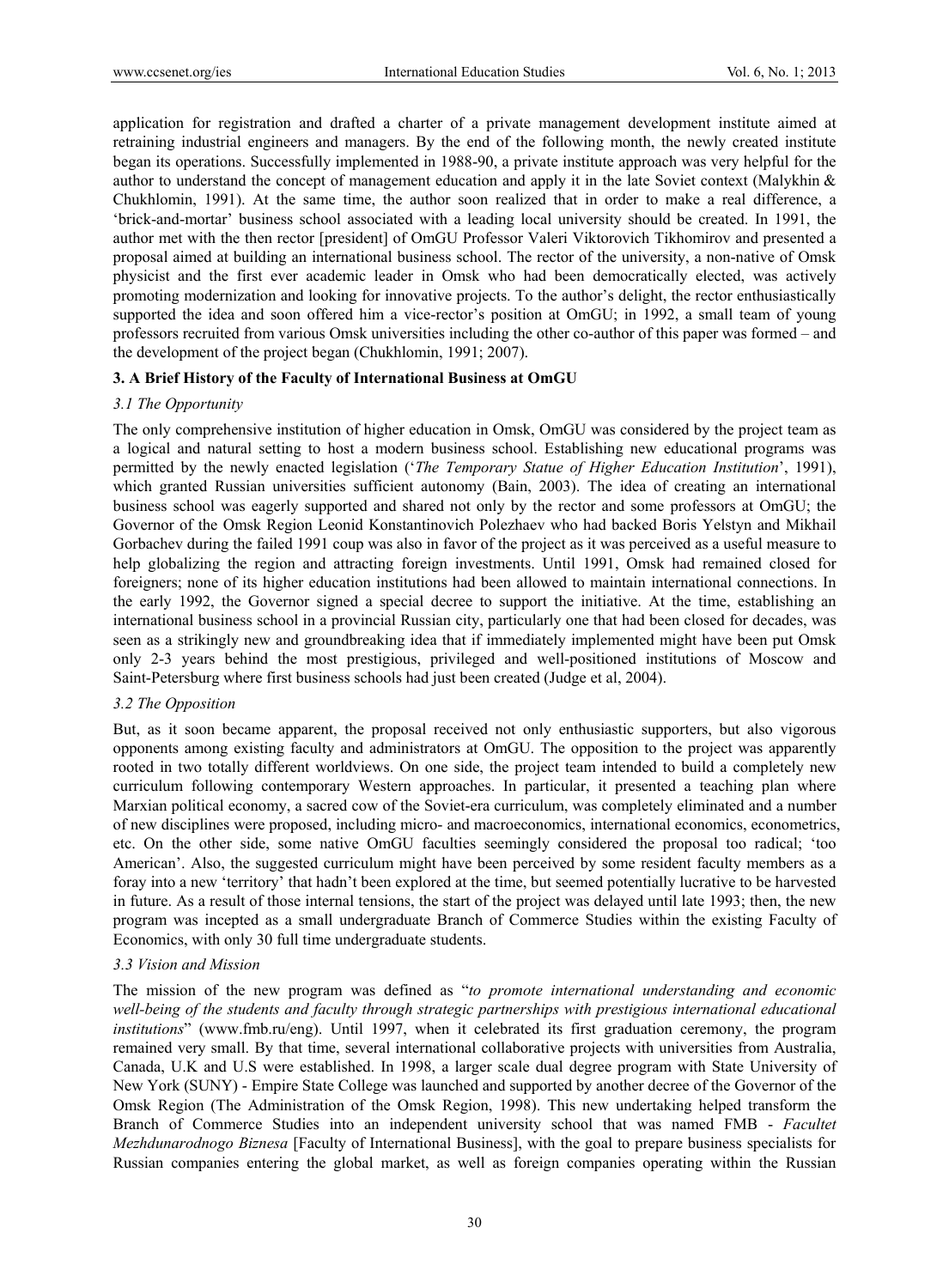Federation. A six year battle for independence was finally over; the newly created school began a period of fast expansion and by 2004 its undergraduate enrollment surpassed 500 full time students (Chukhlomin, 2007).

# *3.4 Milestones*

According to the initial plan adopted in 1992, FMB was intended to grow and develop into a university business school modeled on Anglo-American business schools at public universities. The milestones included the development and launch of undergraduate, graduate programs and an MBA.

# **4. Academic Affairs**

# *4.1 Core faculty: Inspired by Leonid Kantorovich*

In the beginning, the FMB project team's curricular approach was strongly influenced by a so called Soviet economic-mathematical school of thought, known in the West as '*The Soviet marginalist school'* (Lavigne, 1997). Leonid Vitalyevich Kantorovich, a Soviet mathematician and one of the founders of this school, received the 1975 Nobel Prize in economics (with Tjalling Koopmans) for the contribution into the theory of optimal use of resources. His seminal book '*The Best Uses of Economic Resources'* (1959, English translation – 1965) was recognized in the West, but severely criticized by hardliners at home. Under Khrushchev, Kantorovich, with a group of economists and mathematicians, was sent to a newly established scientific and academic center in Novosibirsk located in Siberia. There he engaged in developing theories aimed at implementing methods of linear programming in the socialist central planning. Under Kantorovich and his successors Abel Aganbegian and Valery Makarov, Novosibirsk became known for its intense use of sophisticated mathematical models in economics and an early adoption of computers; also, independent thinking (Aganbegyan, 1994; Zaslavskaya, 1984). It was perhaps the only place in the Soviet Union where students could freely and openly read contemporary Western economic journals in the library. Not surprisingly, the first teaching plan of FMB reflected the quantitative background of the founding faculty who had graduated from Novosibirsk State University; in particular, the plan included four sequential courses in calculus and other quantitative courses, such as linear algebra, linear and nonlinear programming, the theory of probabilities, and mathematical statistics.

# *4.2 The Rationale behind Quantitative Methods*

Besides the founding faculty's quantitative background, there were other factors that supported a curriculum shaped towards quantitative methods. Firstly, there was an urgent need in employing forward thinking, English speaking professors, proficient in the use of information technology. At the time, the only locally available source for staffing the new program was presented by the Faculty of Mathematics at OmGU where core professors had been already "imported" from Novosibirsk. This Faculty willingly supported the project and even created a dedicated department to serve its needs. Soon, the new department engaged in developing new business–oriented courses such as business statistics, econometrics, computer information systems, and operations research. Secondly, the FMB project team wanted to attract the best student talent; at the time, such talent could only be found among graduates of local secondary schools specialized in physics and mathematics. While in the Soviet era those schools had attracted the cream of younger generation, in the early nineties there was "*an overwhelming senses…that a career in pure science was no longer a viable prospect for a young Russian looking for success and security*" (Gilbert & Gorlenko, 1999, p. 330). By offering those students an opportunity to study quantitative methods in business, the FMB project team was able to secure a high level of its initial intake as reflected by the students' scores in the University's entrance examinations.

However, the orientation towards quantitative methods was found not sustainable in the long run. One reason for that was that in the nineties local companies were much more interested in graduates with broad generic business skills rather than refined specialist quantitative skills. Another reason was that in the period of transition to market economy secondary schools specializing in physics and mathematics very soon marginalized (see also Sharygin, 2002); their graduates became largely oriented towards programs in information technology and cyber security rather than business studies. Finally, business faculties, low paid in their teaching jobs (Smolentseva, 2003), were primarily interested in spending their free time on consulting in high-demand areas, such as accounting, financial services, and marketing; as a result, time consuming and research-intensive quantitative courses couldn't be sustained in FMB's teaching plans and were later largely abandoned.

# *4.3 A Battle over Curricular Models: American or German?*

In a regulatory vacuum that followed the collapse of the Soviet system in 1991, innovative schools exploded and were enjoying a historic opportunity to design and teach a radically new curriculum; although, in just 4-5 years the situation dramatically changed. The infamous Russian bureaucracy resurrected under the Boris Yeltsyn's rule (Kets de Vries, 2001); as a result, by the mid-nineties the level of bureaucratic regulation significantly increased.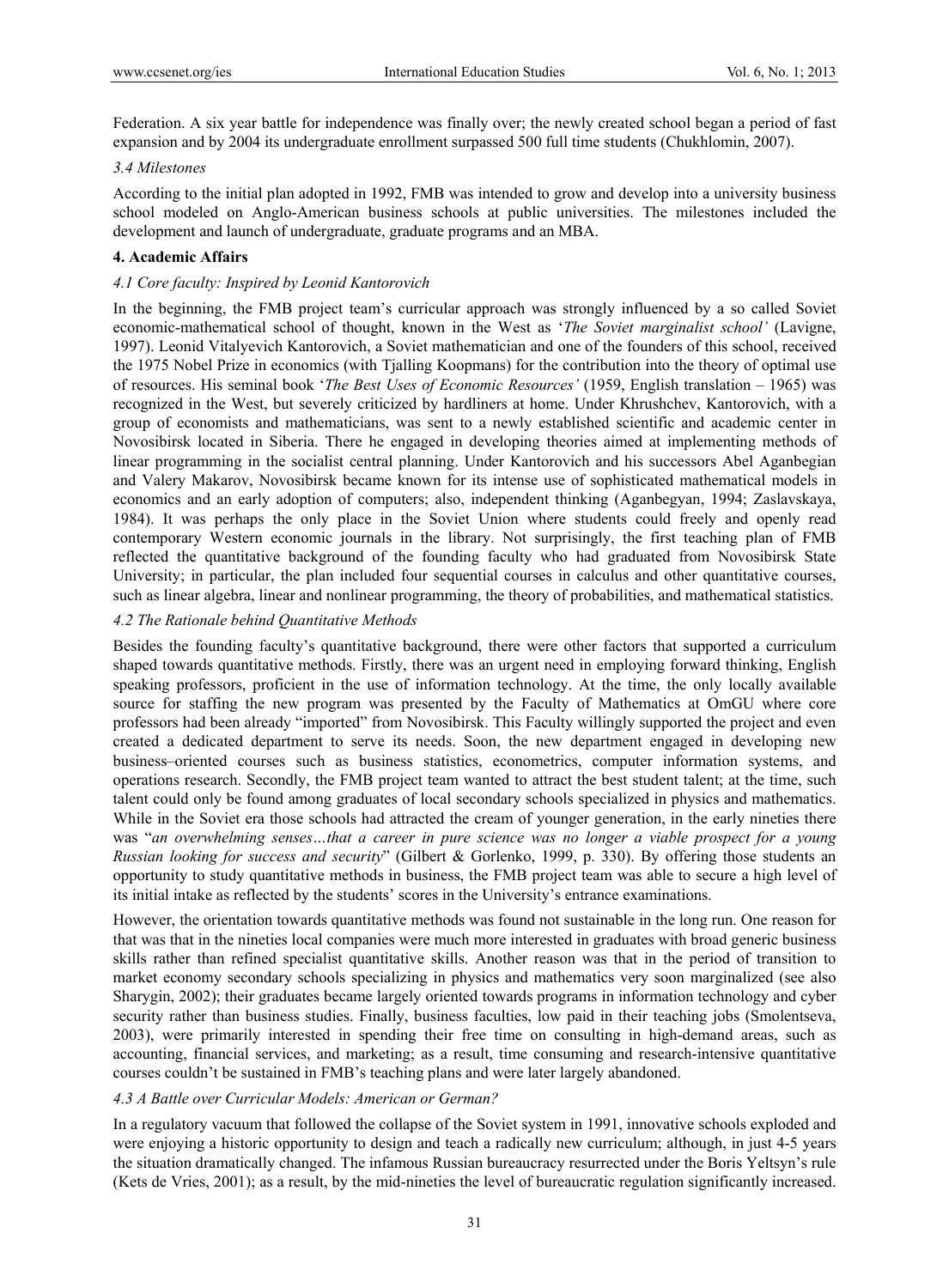For example, newly developed and nationally endorsed curricular guidelines ("*National Standards of Education*") were made mandatory for all accredited public and private universities. Well-intended, those guidelines soon became too detailed, influenced by interests of lobbying groups and largely inconsistent with Western practices (Baranov, 2010). Some centrally located universities were allowed to design their own curricular models; oftentimes, they did it in collaboration with Western partners (Baranov, 2010; Puffer, 1993). Unfortunately, for the FMB project team this option wasn't open; the only way to get teaching plans approved was to comply with quickly expanding regulations.

Under the Soviet-era higher education system that was originally based on the German model of higher learning undergraduate students studied 5-6 years full time to get a qualification of *Specialist*, sometimes translated into English as '*Diploma of Completion*' (Zajda, 2007, p. 22). In some English-speaking countries a Specialist Degree was seen as an equivalent to a Bachelor's degree, in others – a combined Bachelor's and Master's degree. One of the major problems with the Soviet-era specialist degree model was that it was intended to prepare narrow-focused specialists for particular professions and even types of jobs in the planned economy; at any given term students were required to take at least 9-10 subjects. As a result, students were overloaded with 'sage-on-the stage' type lectures; rote memorization was necessary to succeed in multiple oral examinations (see also, Kets de Vries, 2001; Schellenberger, 1996; Zajda, 2007). To depart from the Soviet-era model, in 1992 the first post-Soviet and thus far the most reformist Russian government attempted to introduce an Anglo-American two stage Bachelor-Master system of qualifications (Baranov, 2010; Kitaev, 1994; Smolentseva, 2003). The development of curriculum guidelines for newly introduced Bachelor's degrees was sponsored by the Open Society Institute; those guidelines were largely synchronized with contemporary Western approaches and were not that parochial as specialist degrees. The FMB project team chose a Bachelor of Commerce model in anticipation that in a matter of few years the reformist government would eliminate specialists' degrees, as it had declared. In reality, it was the reformist government that was soon eliminated. During next several years graduates of 4-year programs were treated as incomplete specialists (Smolentseva, ibid); for example, in Omsk they were rejected entry to postgraduate *Aspirantura* (PhD) programs in the OmGU Faculty of Economics. As a result, in 1998 the FMB project team had to convert the most of its undergraduate teaching into a more traditional, 5-year specialist model. It was only in 2010 when a new generation of national standards of education influenced by the Bologna process was enacted that re-introduced the Bachelor-Master model (Baranov, 2010; Chukhlomin, 2011).

# *4.4 Selecting Concentrations: Economics and Marketing*

To lay a solid foundation for specialist courses, the FMB project team engaged in developing a series of courses in contemporary economics. According to Shaw et al (2000, p.30), "*developing competitive programs in economics and market-oriented courses [was]…challenging because of the lack of qualified faculty. Most Russian teachers grew up with, and were trained in, Marxian economics and authoritarian approaches to teaching that"*. Fortunately, having an economic-mathematical background was very helpful for the FMB founding faculty, because the Kantorovichean model of the optimal use of economic resources is in reality a linear version of the Walrasian general equilibrium model which is in turn one of the theoretical foundations of modern economics (McKenzie, 2002). In 1991, one of the authors of this paper designed a series of courses in microeconomics at introductory and advanced levels followed by courses in international economics, economic growth and development, and theories of economic thought. In 1992, he was followed by the other co-author who started to teach modern macroeconomics and monetary economics (Chukhlomina, 2002). The development of these courses was largely influenced by earlier works by Stanislav Menshikov, policy papers by Yegor Gaidar and translated in the Soviet period textbooks, in particular, a macroeconomic text by a French economist Lionel Stoleru. Very soon, a number of new and very useful translations appeared, including texts by McConnell and Brue (Brue & MacPhee, 1995), Pindyck and Rubenfield, and Gregory Mankiw. In 1992-93, the development of new courses in the school was partly supported by grants from the Government of Omsk Region and the Open Society Institute.

Marketing was chosen by the FMB project team as the first concentration area to develop for a number of reasons. First of all, as an academic discipline, marketing connects very well with microeconomics. Second of all, quantitative courses already built into the curriculum were supposed to be very helpful for students learning marketing research methods and techniques. Yet another reason was that Philip Kotler's seminal works on marketing had already been translated into Russian which provided faculty with much needed guidance (Jacobs, 2001). Finally, developing courses in export marketing and international trade was seen by the FMB project team as a necessary step to fulfill the mission of the school.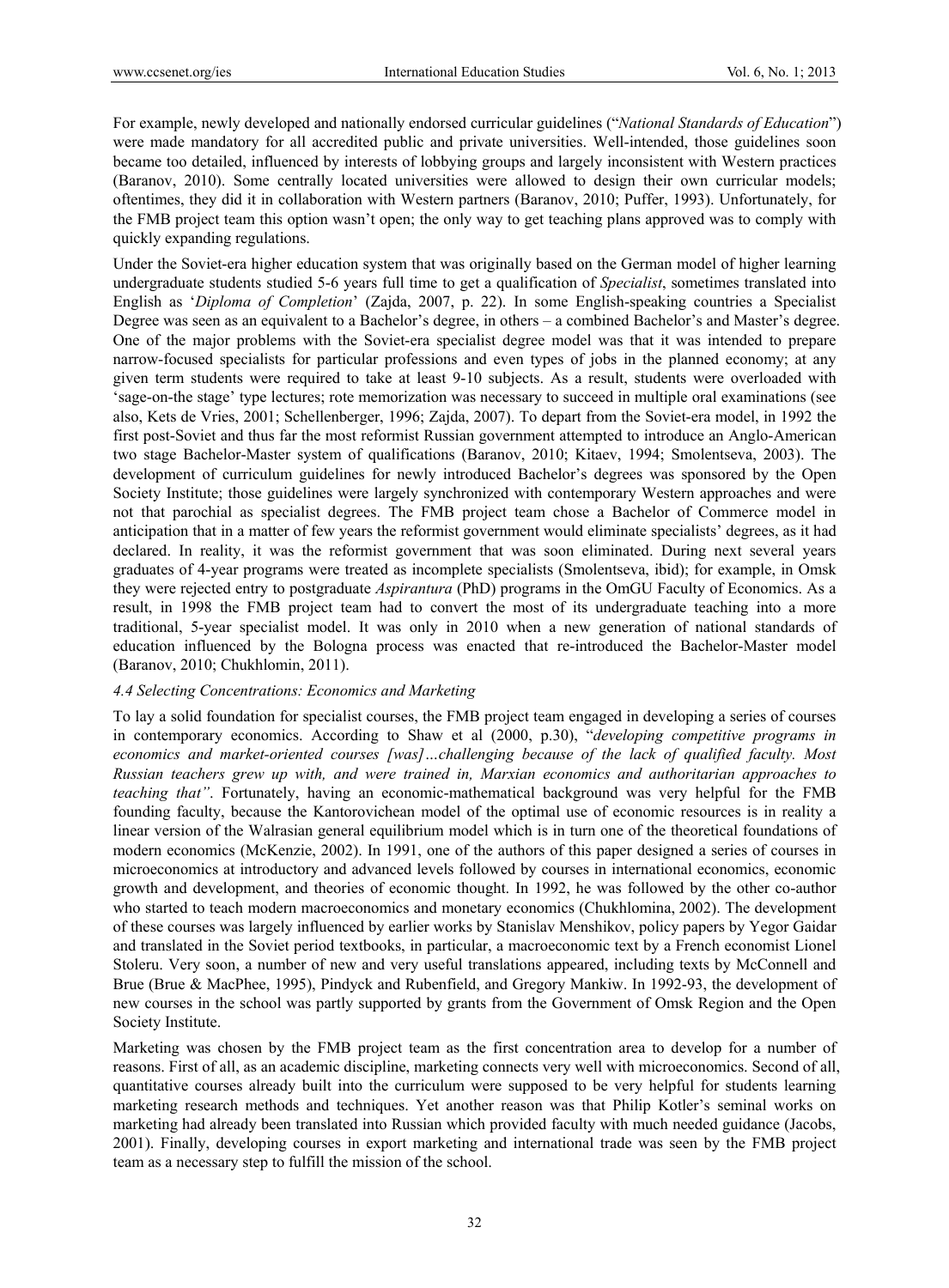# *4.5 Faculty Development: Field Work and Academic Inbreeding*

Developing marketing concentration in a former closed Siberian city in the early nineties presented many challenges [also, see Chadraba & O'Keefe, 2007]. At the time, marketing was usually seen in Russia as a selling technique; it took several years for local enterprises to understand and start using marketing philosophy (Chukhlomina, 2003). It was found extremely difficult to find professors who could teach contemporary marketing. Unlike economics, teaching courses in marketing required from faculty having practical experience. Those academics that had quickly learned the essentials of marketing approach and developed necessary skills usually preferred to work full time for local businesses. Those that stayed in academia and tried to base their teaching upon regurgitation of concepts and facts derived from translated textbooks were not seen by students as experts. To develop and retain faculty and provide faculty and students with practical experience and internships, the FMB project team established a center for marketing research. The center's task was to arrange contacts with local firms and coordinate internships and projects; it also became a corporate member of the Russian Marketing Association. Over time, the center was able to develop a broad network of contacts with local enterprises; many students found employment as a result of their final projects. Another positive outcome of the center's work was that by doing field projects and supervising students' internships and final projects marketing faculty were able to significantly increase their research activities. Initially, teaching, program development and consultancy were the three top priorities for the FMB faculty; at the time, it was quite common for Russian academics and is consistent with observations made by Jarvis et al (2005). Since the mid-nineties, the intensity of research activities of the school has significantly increased. For example, a series of working papers was established, followed by a number of articles published by the school's faculties in national journals, textbooks and monographs.

Overall, it took almost 10 years for the marketing concentration to fully fledge; during that time, some students graduated and joined the school. In 2003, the first home grown PhD dissertation in Marketing was defended. While *academic inbreeding* [hiring own graduates] is not considered the best practice by Western standards (Horta, Veloso & Grediaga, 2010), for the FMB project team this approach seemed to be the only possible solution to staff the school with well-trained and dedicated new faculty members.

#### *4.6 Educational Innovation: From Wrigley Chewing Gum to Competency-based Approach*

Although developing a new curriculum presented formidable challenges, it also allowed the FMB project team to explore some radically new ideas, such as competency-based approach. Competencies came into the picture when the project team was contemplating about a possible curricular approach that could provide graduates with a set of "winning" employability skills. Inspiration came from reading a job advertising message by a chewing gum manufacturer '*Wrigley*'. In the early nineties, the company was developing a network of sales representatives in Russia and published a series of advertisements in the Russian national media. By Russian standards, those messages looked very unusually emphasizing a set of required skills that were not typically taught at Russian universities; remarkably, those job descriptions were all written in English. The required set of skills included English language, oral and written communication skills, teamwork, project management, and time management. The FMB project team decided to fine tune the school's curriculum in a way that would allow graduates to be equipped with graduate outcomes that were apparently highly valued by recruiters working for international companies in Russia; at the time, this was a very innovative approach. In 1993-94, the team received funding from the Ministry of Education of the Russian Federation to explore the idea and find ways to waive a competency-based approach into the school's teaching plan. The idea was not only to identify and build into the school's curriculum the required set of graduate outcomes, but also to develop a set of standards and benchmarks to measure levels of competencies achieved by students (Chukhlomin, 2007). Internally, this approach was referred to as '*Standarty navykov'* [standards of skills]; it corresponds well with employability skills as defined by Curtis (2004).

Thinking retrospectively, the development of a competency-based approach was perhaps the most important pedagogical innovation of the school in the nineties. A list of required competencies was developed; each term students were required to conduct a specific competency-oriented term project. Required competencies included the following skills: academic writing skills (term 1); business planning skills (term 2); economic analysis and reporting skills (term 3); marketing research skills and teamwork (term 4); English language communication skills (terms 5-6). Each of the term projects was conducted in a 4-5 months period and was supported by 2-3 academic courses; public defense of completed projects was required at the end of each term. In the final year, students were required to conduct two comprehensive projects, including an individual marketing research project and internship (term 7) and a final research thesis (term 8). As a result of this innovation and its successful implementation, FMB very quickly gained high reputation on the local job market; it was (and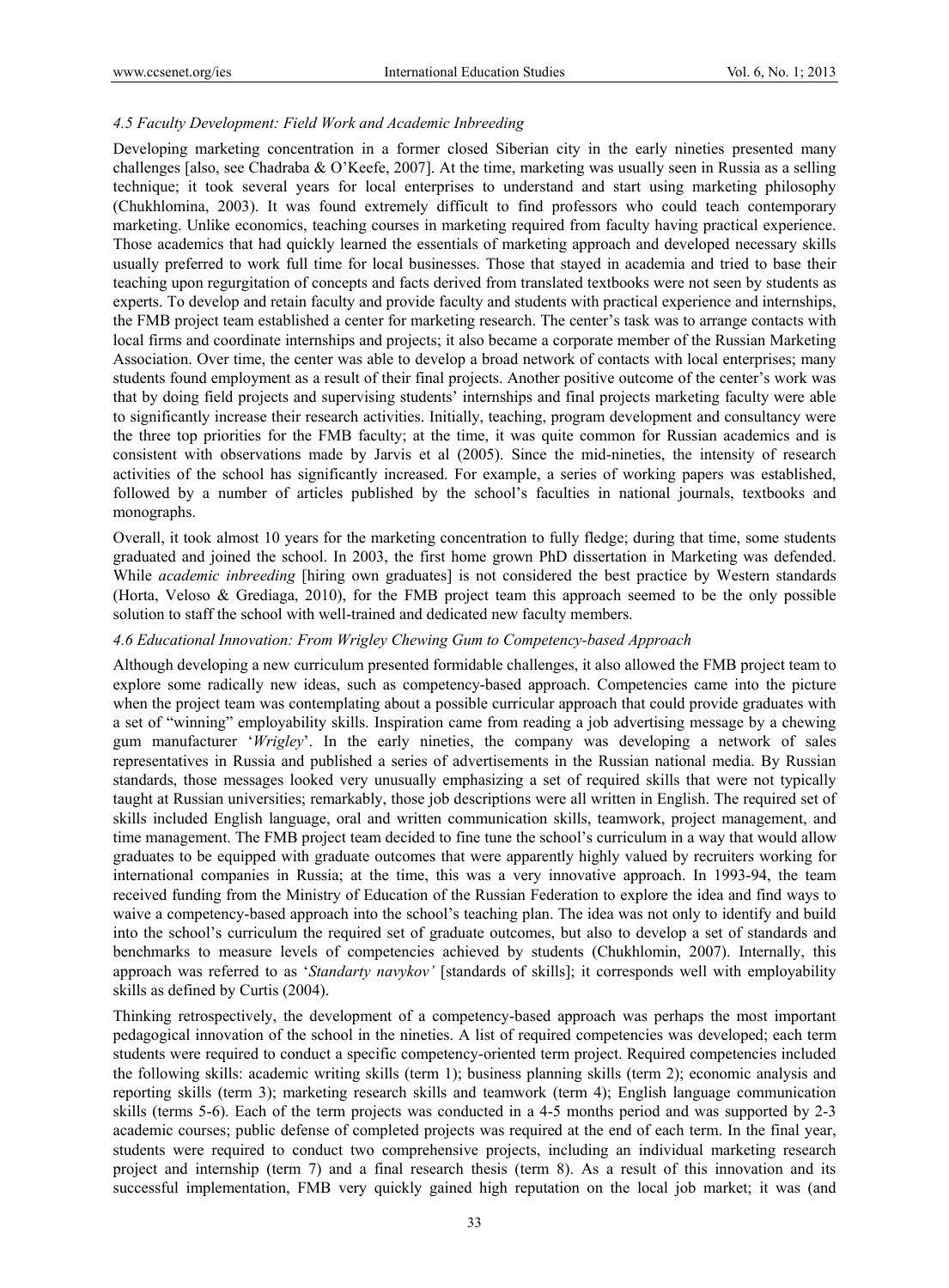perhaps stills is) common to see a job advertising in local media saying that a marketing job was available where 'an FMB graduate is preferred'.

# **5. Internationalization: Phase One**

# *5.1 Looking for Partners: A CIBER in Siberia?*

While international business was specifically targeted by the FMB project team as the mostly desired academic major to develop, in the beginning it was not quite clear how to approach it. The university's administration denied a request made by the FMB project team to use a standardized test of English as a sole foreign language entrance examination; instead, the university's entrance examinations were conducted in three foreign languages (English, German and French). As a result, students enrolled in the school spoke different second languages. Another problem was caused by the fact that Omsk was a closed city for such a long time; initially, there were no connections with foreign universities and no access to potential seed grants. Unlike Moscow and Saint-Petersburg, finding grants for developing joint degree programs with Western universities was found to be very difficult in Omsk. However, the FMB project team managed to develop several small scale projects with international counterparts. For example, for a number of years, each summer a team of Canadian instructors from the Richard Ivey School of Business at the University of Western Ontario travelled to Omsk to teach management courses for 3 weeks (www.leaderproject.com). Under an agreement with an American private college from North Carolina, each year 2-3 Omsk students with the highest TOEFL score were able to transfer to the partner college to complete a Bachelor's degree where tuition fees and accommodation costs were fully paid by the American partner. There were also faculty exchanges with the Graduate College of Management at Southern Cross University in Australia and Wolverhampton University in the UK. All those agreements resulted in a much better understanding of the current curriculum models and teaching methods used in the West. Particularly important was a visit by one of the authors of this paper to the U.S. in 1997 sponsored by the former United States Information Agency (USIA). This was a unique opportunity to get a very broad exposure to American business education; in particular, the author got familiar with the work of so called CIBERs (centers for business education and research) created by many U.S. universities (www.cybernet.org). As a result, a center for business education and research (CIBER) at OmSU was established; later, it transformed into the Russian-American Branch of the Department of World Economy.

# *5.2 Teaching in English and Fighting Bureaucracies*

In 1999, FMB was licensed (and then accredited) by the Ministry of Education to provide teaching and award academic qualifications in World Economy. At the time, the philosophy of the Russian Specialist in World Economy degree was that graduates were supposed to become generalists with some knowledge of a foreign language, world cultures, economy and geography. Obviously, this was an outdated approach; it might have been valid some 40-50 years ago when Soviet-era state-owned enterprises had been working on government-mediated contracts in China, India and Egypt. A specialist in World Economy could be someone who had only attended courses in Russian accounting, Russian business law and spoke no English at all! For this new program the FMB project team defined its own principles of curriculum design in the following way. First of all, a program in World Economy must be conducted fully or substantially in English. Then, the body of knowledge and skills that graduates of the program are supposed to obtain must be consistent with contemporary (=Western) approaches. Lastly, students and professors should be able to easily move between similar programs conducted in different countries (Chukhlomin, 2007).

Because this innovative approach was far ahead of the then government-approved guidelines, it needed to be executed with great caution. Even more, a straightforward application of those principles wasn't possible, but there were ways around the bureaucratic system. To begin with, in order to comply with the University's requirements, entrance examinations in mathematics, Russian language and three foreign languages were conducted for the whole applicant body of the school regardless of their preferred major. After that, for those wishing to enroll in World Economy, an intensive study of English was offered during Year 1 followed by an additional examination executed internally by FMB. By doing so, the school filtered the students and selected only those who were well prepared to studying in English. The next problem was how to legitimize teaching in English. At the time, all university teaching was provided in Russian as the official language of education in the country; English as a language of instruction was permitted if only conducted by the OmGU Department of English Language and Literature. But this department didn't have the expertise to teach subject matter courses in World Economy! A solution that was found by the FMB project team was to create its own English language department within the school and to get it approved by the University; politically, this was a very difficult and risky decision that turned away the OmGU Department of English Language and Literature and increased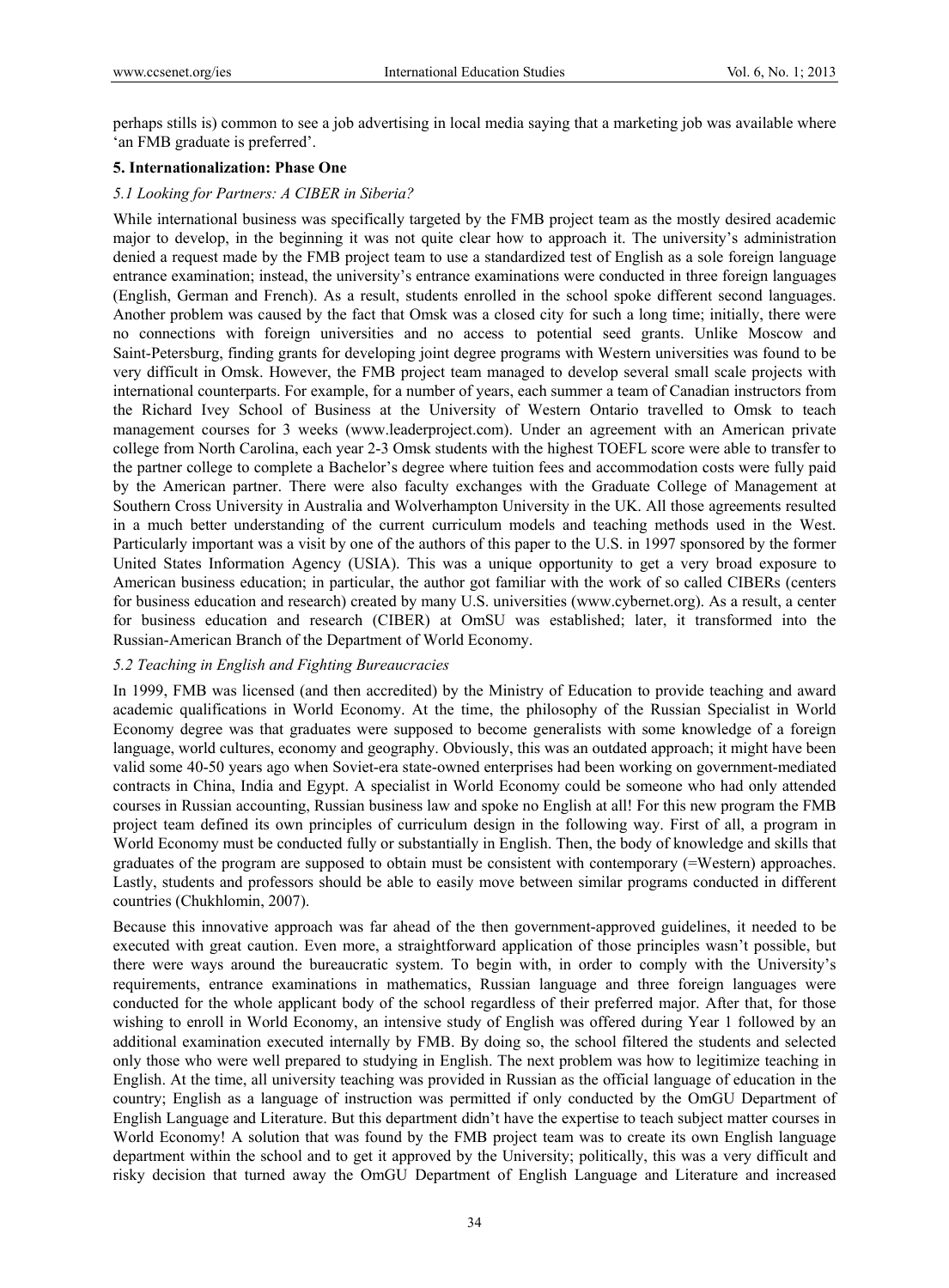opposition to the project within the University. But the goal was achieved; as a result, teaching of subject matter courses in English was made possible.

# *5.3 The Role of CEP and the Open Society Institute*

The next step was to find professors capable of teaching subject matter courses in English. Unlike Moscow and Saint-Petersburg, there were no visiting faculties, expatriates, or local English speaking professors in Omsk. The problem was solved with the help from the Civic Education Project (CEP), another initiative sponsored by the Open Society Institute (civiceducationproject.org). Through CEP, several dedicated professors, mostly native English speakers, were brought to Omsk for 5-10 months each. Mostly teachers of history and other non-business courses, those professors were very instrumental in developing and teaching courses where students were required to develop supplementary competencies in English academic writing, communication skills, and research skills. As far as business courses were concerned, several solutions were found. First of all, many videotaped lectures in accounting, finance, marketing, management were purchased in the US. Second of all, there were incidentally visiting guest lecturers from English-speaking countries. Thirdly, some courses were made bilingual and conducted in Russian, accompanied by teaching materials in English. Finally, under new agreements with international universities, some courses were delivered by partner universities either online, or in a blended format. Working with partner universities was found to be critically important for the modernization of the old Soviet-era specialist in World Economy model and is described in the following sections.

# *5.4 World Economy: A Program for Those Who Leave*

Since its inception, the new program in World Economy became extremely popular among students and attracted many full fee paying students. Since 2004, in addition to 30-40 new full time undergraduate students in marketing, each year the school has been able to enroll 50-70 new full time students in World Economy; in 2009, it started a Master's program in World Economy. For students that were interested in studying and eventually moving abroad, the new program opened multiple opportunities. But as it turned out local employment prospects for graduates of this program were not that bright as for marketing graduates. The economic development of the Omsk Region hasn't so far attracted significant international investments; as a result, many graduates elected to relocate to more vibrant and globalized cities, such as Moscow, Novosibirsk, Saint-Petersburg and Yekaterinburg.

# *5.5 A Project with SUNY: The Flagship Double Degree Program for the School*

When looking for strategic partners, the FMB project team considered the State University of New York (SUNY) a highly desirable partner for the following reasons. Firstly, its brand name was perceived to be of high value. Being a "State University" in Russia was found to be synonymous with being a high quality institution of higher education; "New York" is universally seen as a symbol of international business. Secondly, SUNY is well known in Russia because of its partnerships with the most prestigious national universities of Moscow and Saint Petersburg (Chukhlomin, 2010b). Empire State College, a SUNY campus headquartered in Saratoga Springs, NY, was specifically targeted by the FMB project team as the only SUNY college that was offering two highly attractive options: 96 credits transfer and distance learning. The partnership was arranged with the help of the USIA and the American Consulate in Yekaterinburg. After an initial mutual screening and an exchange of visits, a Memorandum of Agreement was signed in Omsk in June 1998, with the Governor of Omsk Region as the witness. According to the initial plan, every year ten junior level students from FMB were supposed to begin their studies at SUNY Empire State College (SUNY ESC) through international distance learning (IDL). To get a SUNY Bachelor of Science degree in Business, Management and Economics, they were supposed to transfer 96 credits taken in Omsk towards the degree, including 5-6 advanced level courses; the remaining 32 credits were required to be taken directly from SUNY ESC through IDL.

# *5.6 Modernization through Internationalization*

After the first four years of the SUNY project, only one student from Omsk was able to complete all required courses and graduate from SUNY ESC through IDL. Several dozen students took only a few IDL courses and then discontinued. To find out the root causes and to learn more about their learning experiences, the FMB project team was constantly interviewing all participating students. Many of them reported that print based courses were not engaging and it was hard to study without personal contact with the teacher; students were not familiar with many concepts used in advanced level IDL courses. To better prepare students for the American college experience, the FMB project team decided to implement significant curricular changes. In the process of modernization, all introductory business courses in the school were revised to incorporate concepts and terminology commonly used in the U.S. These updated courses became an integral part of the school curriculum in World Economy; several new elective courses were developed and added to the Omsk curriculum, including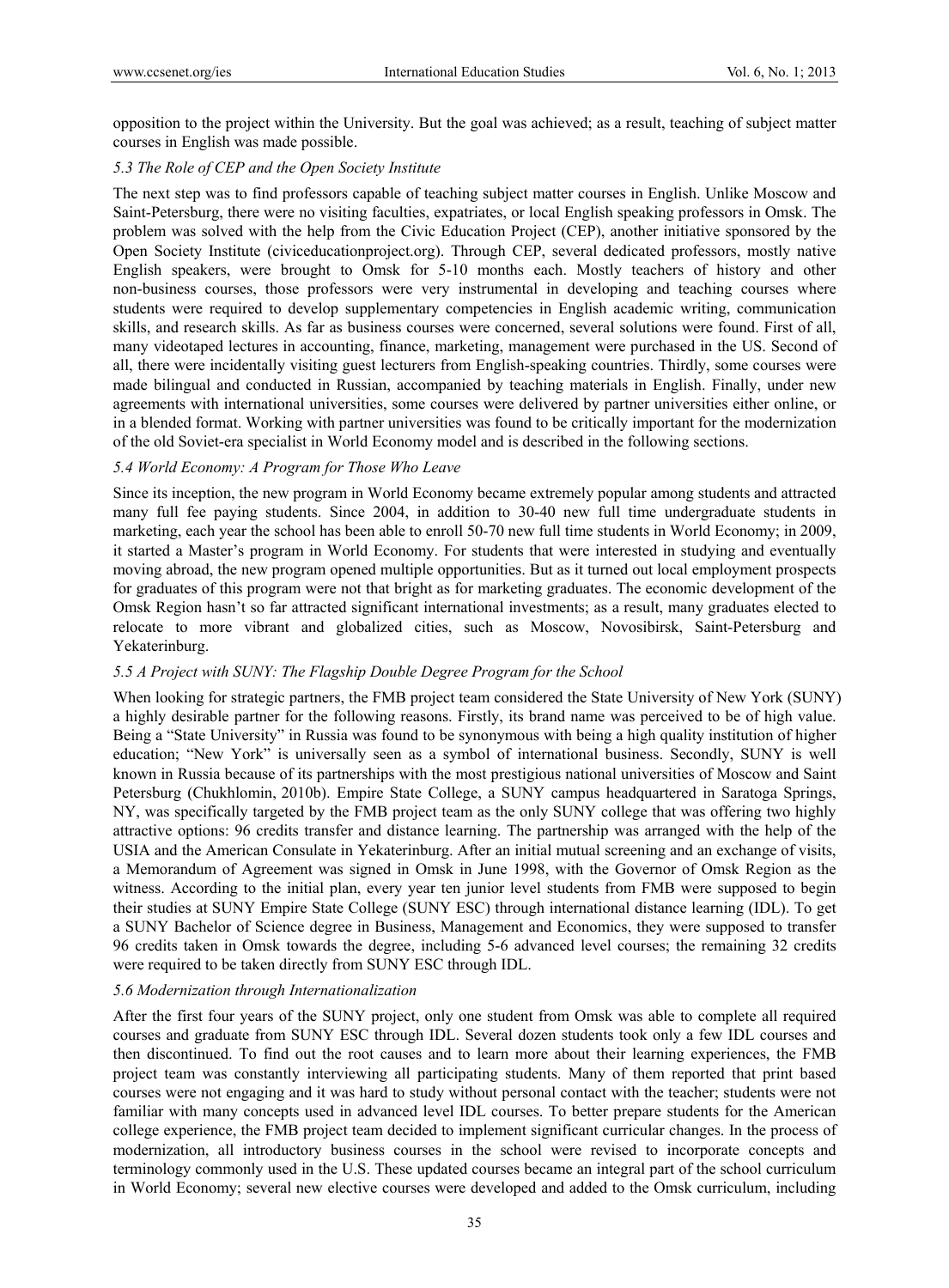American Financial Accounting, American History, English Academic Writing, Business Research Methods, and Business Communications. Overall, those curricular innovations were perhaps the most important result of the entire collaboration with SUNY because the change enabled the whole student population of the school to benefit – rather than only a relatively small group of the SUNY program participants.

# *5.7 A Successful Design*

The initial program design was also significantly changed. Instead of offering SUNY ESC courses in a fully distance mode, it was decided to switch to a blended learning model. A SUNY community college, located in Broome County, New York, expressed its interest in taking over the IDL part and re-designing it into a blended format. Since 2005, a team of SUNY Broome professors has annually traveled to Siberia to conduct face-to-face classes. To get a SUNY Associate Degree, Omsk students are required to take only five courses from Broome on top of the home degree, at a lower tuition fee rate. Graduates of this program are provided with an option to complete a SUNY Bachelor's degree either entirely online through IDL, or to travel to Prague, Czech Republic, to study face-to-face at the SUNY ESC's unit hosted by University of New York Prague (UNYP). The results of the above changes proved to be very positive. Since 2004, every year the SUNY ESC's Prague Unit has been welcoming 10-12 new students from Omsk coming to Prague to complete their SUNY Bachelor's degree in a face-to-face format.

# **6. Students**

# *6.1 The Target Audience for International Programs*

Initially, the FMB project team was targeting local students that were interested in studying (and eventually moving) abroad (internally referred to as '*cosmopolites*'). Rather small, this category of students was very visible, proficient in English and academically advanced. Usually, those students enthusiastically participated in sponsored events, such as pre-paid collaborative courses. At the same time, they were actively looking for scholarships from Western universities and were often reluctant to participate in collaborative tuition fee-based programs.

It was eventually discovered that the most promising target audience for fee-based collaborative projects was represented by a different category of students. Those students were significantly more numerous, initially less proficient in English and generally more oriented towards finding jobs in Moscow and Saint-Petersburg rather than moving abroad ('*domestic migrants'*). In Russia, moving to Moscow or Saint-Petersburg is a highly desirable goal for many graduates, as job prospects and salaries for qualified professionals in the capital cities are significantly higher than in the rest of Russia and Eastern Europe (Brade & Rudolph, 2004). A combination of the Omsk degree, a SUNY degree, and a study abroad experience was found to be a highly effective method for *domestic migrants* to become competitive in the most lucrative job market in the country. For this category of students, the demand for American education was uncovered in the process of the project development. Also, there was another (and the largest) category of students that were attracted to FMB because of its international flavor, but were found to be interested mostly in its domestic programs, such as World Economy or Marketing, with no active interest in collaborative activities whatsoever ('*homebodies'*). It took a while for the FMB project team to realize that '*homebodies'* could also be engaged in fee-based international activities (this is addressed in the following section).

From the very beginning, the FMB project team made it clear that the Russian-American program was intended to be tuition fee-based and that no scholarships would be available for participants. This approach was different from many other cases in Russia where seed grants were initially offered for participants to cover tuition fees. While it is rare for a seed grant-based project to survive when the seed money is gone (Gilbert & Gorlenko, 1999), the down-to-earth tuition fee based approach implemented in Omsk proved to be more sustainable in the long run.

# *6.2 How to Teach American Courses in Siberia*

While working on the collaborative project with SUNY, it was found that Omsk students were using different learning strategies than American students; they had a different set of skills than American professors would typically expect them to have (Chukhlomin, 2010a). This corresponds with observations made by Hedgepeth and Henrie (2005; see also Chadraba & O'Keefe, 2007; Czinkota, 1997). Participating Omsk students were not familiar with the American context and did not have enough knowledge to effectively participate in ongoing conversations and discussions with American students that were based on American experience and recent events in the U.S. The distance learning pedagogy used by SUNY professors and instructional designers was based on the American classroom practice and attuned to a low context, text-based, student-centered culture,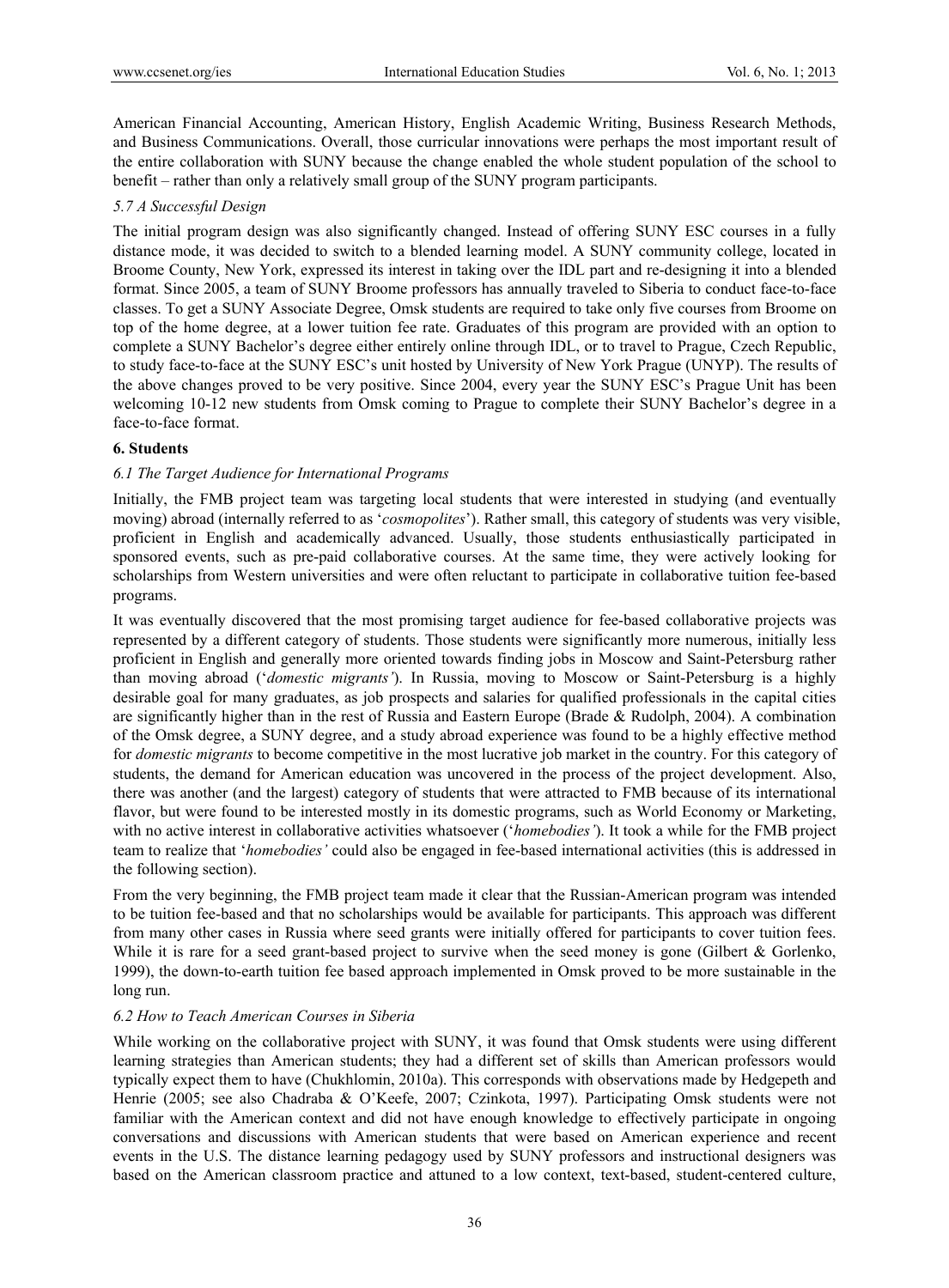while Russian culture is high context and teacher-centered (Cardon, 2008; Chukhlomin & Deshpande, 2011; Hofstede, 1986; Stevens, 2000). In addition, Omsk students were not familiar with academic policies that were used in the American institutions. To mitigate cross-cultural barriers, the FMB project team created a simulated learning environment that was referred to as a '*laboratory of culture shock'* (Chukhlomin, 2010b). Two rooms in Omsk were decorated as a 'New York office', with English-speaking personnel, cable television and other media, and books. Here students were taking classes with American professors, with the requirement to conduct classes "as in the U.S". With the addition of blended learning and an optional study abroad component, the above mentioned teaching and learning problems were mitigated.

#### *6.3 Educational Technology and Knowledge Transfer*

For the FMB project team, the SUNY program was tremendously helpful in terms of educational technology transfer and professional development. For example, FMB was the first school in Omsk to create a website (www.fmb.ru), a Web portal, award-winning thematic websites on international business and economics for Russian-speaking economists; eventually, FMB developed its own international distance learning program to support its students studying abroad. International education marketing was another capability that was developed by the FMB project team under the direct influence of SUNY and its partner institutions in Europe. It was found that original marketing materials provided by American institutions were not very useful for local marketing, as they had been prepared by SUNY colleges for an upstate New York audience. Inspired by the example of New York College in Greece (www.nyc.gr), the FMB project team created a synthetic brand identity for the SUNY program in Siberia, with an emphasis on "New York" and "International Business".

#### **7. Internationalization: Phase Two**

#### *7.1 Beyond Double Degree Programs*

In 1999, the FMB project team made a decision to engage in an international partnership aimed at delivering some of the FMB courses abroad (Chukhlomin, 2004a; 2006). An ability to remotely deliver courses in a developed country was perceived by the team as a critically important component of globalization of the school; also, as demonstrated by researchers, study abroad had a wide variety of benefits for participating students (Sachau et al, 2010). By surveying students and their parents, the team discovered that there was a room for a new undergraduate degree program where Omsk students would travel to a developed country as part of their home degree program. Before this discovery was made, the FMB philosophy was essentially built around the concept of double (dual) degrees as defined by Knight (2010). According to this philosophy, obtaining a brand name foreign university degree was quintessential for students wishing to relocate either to a developed country ('*cosmopolites*'), or Moscow and Saint-Petersburg ('*domestic migrants*'). Then, it was found that a sizeable proportion of students identified earlier as '*homebodies*' expressed an interest in participating in a hypothetical program that could be organized and managed by the school in another country. For those students, earning a foreign tertiary qualification was found not to be critically important; what really mattered for them (and their parents) was an opportunity for global exposure in a protected environment. This sub-set of students was defined as potential '*educational tourists'*. A characteristic feature of this sub-set of students was that their initial level of English was relatively poor; not surprisingly, they usually didn't attend international education fairs and promotional events. As many potential 'e*ducational tourists'* travelled abroad with their parents during winter and summer breaks, they were used to international travel and their families were able to afford it. From the FMB project team's perspective, it seemed logical and enticing to develop a special academic program serving the needs of '*educational tourists'*. According to the literature, "*an important objective of educational travel programs is to teach students how to bridge cultural distance*" (Van't Klooster et al, 2008, p. 690; also, Sachau et al, 2009). In international services marketing literature the type of internationalization strategy chosen by the FMB project team is known as '*client-following'* (Gronroos, 1999).

#### *7.2 Why Australia*

To develop a transnational project (GATE 1999), several alternative destinations were examined, including Australia, Canada, Czech Republic, Finland, Greece, Netherlands, New Zealand, U.K. and the U.S. A list of considered factors included the following: a) a developed, preferably English speaking country; b) favorable student visa regulations; c) moderate tuition and related fees; d) moderate travel costs; e) high standards of living, friendliness, available part time jobs, etc. A relatively remote destination, Australia was chosen for a number of reasons, including well-developed infrastructure for international students; a relatively cheap – at the time – Australian dollar, a high standard of living; a great reputation for recreational activities and tourism; a relative abundance of part time jobs available for international students; convenient locations of international colleges in downtown Sydney (see also Harman, 2004). In addition, in 1994-96 FMB had conducted a joint faculty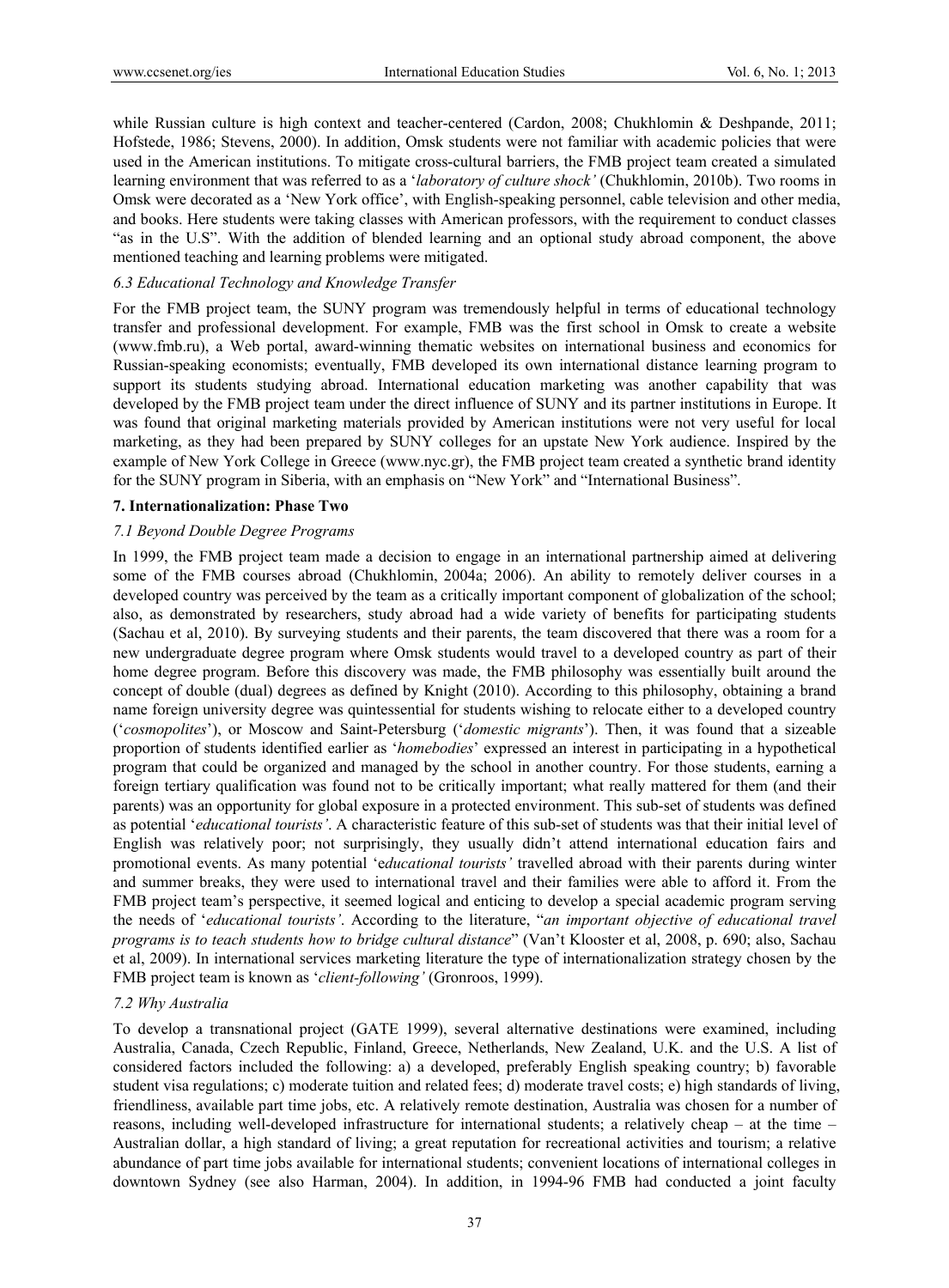development and training project with Southern Cross University sponsored by AusAid; this project was very helpful for collecting necessary information about Australia and developing useful connections.

# *7.3 Developing a Transnational Project*

In 2000, a brand new, full-fee based, 4-year Bachelor of Economics program, with a concentration in International Business, was designed for the Australian project. It was anticipated that Omsk students would begin their full time studies at home, then travel to Australia for 1-2 or even 3-4 semesters and finally return back home for the rest of their studies. To get and maintain an international student visa in Australia, the students were required to enroll in a local vocational college in Sydney and take Academic English and/or vocational courses in international business. While in Australia, the students were required to maintain full time enrollment at the home institution as well; to do so, they needed to attend introductory lectures and workshops in Omsk before departure, then continue their studies in a distance learning format and, finally, to pass examinations upon return. The advantage of partnering with Australian colleges representing the system of vocational education and training (VET) was that it provided the most economical way of obtaining international student visas; as students were required to pay tuition fees in both institutions, the total cost of participation in the program needed to be restrained. Other advantages included convenient location (usually, downtown Sydney), high quality English language programs, well equipped computer classes, multicultural student population, standardized curricula articulated with Australian universities (also, see Harris et al, 2006).

To support the Australian program, two specialized units were created; one office, called the Australian Education Center (AEC), was charged with student visa applications and marketing; another office, called the Sydney Branch of the Department of World Economy, was responsible for curricular issues, distance learning, academic support and relations with Australian educational institutions. Building on experience gained in the SUNY program, the FMB project team prepared to deliver courses transnationally. A regulatory framework for distance education in Russia was already put in place (Moiseeva, 2005; Prokopenko & Baksheeva, 2008). When in Australia, the students were studying face-to-face at a partner vocational college and remotely at the home institution where contacts with professors were conducted through email. In addition, two private vocational colleges located in Sydney agreed to support the program by employing Russian-speaking managers to work with Omsk students and coordinate their studies in Australia. Also, partner colleges provided the students with access to computers and the Internet to conduct their distance learning studies; provided rooms for Omsk representatives to meet with the students; stored textbooks and other teaching materials received from Omsk. Periodically, usually once a year, a small team of Russian professors travelled to Australia to conduct face-to-face sessions.

# *7.4 The Results of the Australian Project*

Overall, in the period of 1999-2005 about 50 students from Omsk participated in the Australian program; approximately, 50% returned back home and another 50% remained in Australia longer that was required by the program and some chose to stay permanently (Chukhlomin, Chukhlomina and Thomas, 2012). Many who decided to stay permanently later completed Master's and MBA programs in Australian universities, such as Macquarie University, the University of Sydney, the University of New South Wales, Victoria University of Technology, Swinburne University of Technology, and Central Queensland University. In the eyes of students that were primarily interested in moving abroad ('*cosmopolites*'), participation in the program was seen as a safe way to familiarize with Australia and select an Australian university for transfer. As far as '*educational tourists'* were concerned, participation in the program was typically seen by them and their families as a safe and tested way to get global exposure, learn English and communications skills in a protected environment. Oftentimes, the decision to participate in the project was made for a student by her parents who would also select Australia as a holiday destination for the entire family for several consecutive seasons. It was not rare for Omsk parents to consider Australia as a safe destination for a teenaged student to begin living independently, without the stress and dangers of living in a big city in Russia. Interestingly, patterns of behavior demonstrated in Omsk by families of '*educational tourists'* and discovered by the FMB project team were very similar to those of families in South-East Asia described by Pimpa (2003) in a research paper on family influence on Thai's students' choice of international education programs.

# *7.5 Associated Problems*

Successfully implemented, the Australian program was a fairly unique experiment for a Siberian university and, as such, it served as an impressive demonstration of the FMB project team's ability to conduct international programs and provide support for its students in a remote country. Importantly, FMB was able to collect tuition fees even when the students were abroad; this made the program financially self-sufficient. On the organizational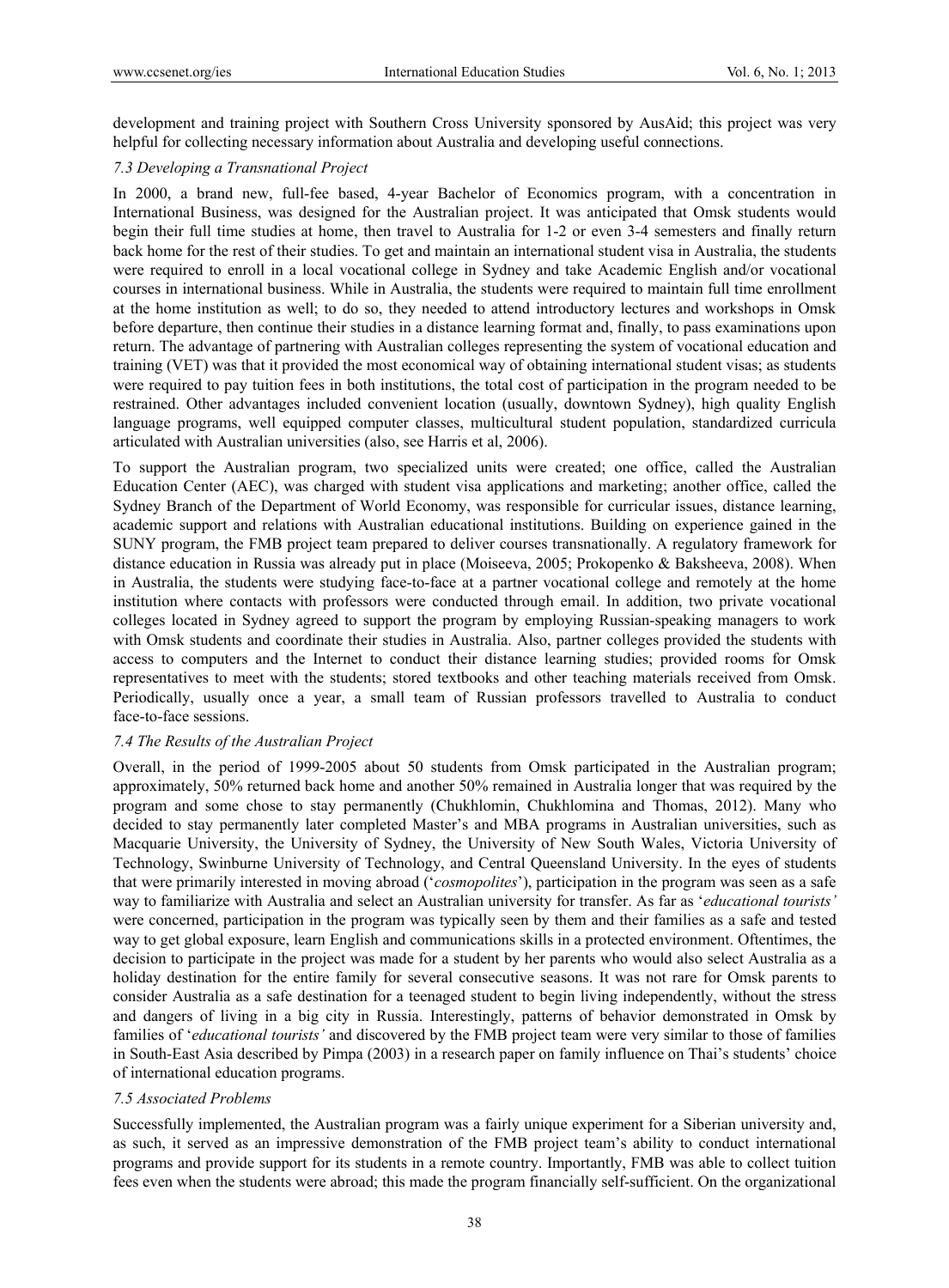side, problems related to coordination of the program including curricular planning, international collaboration, and a very sophisticated logistics, were initially perceived as the most difficult to solve. But, as it turned out, problems associated with external and internal environments proved to be much more difficult to deal with. External problems included currency fluctuations, changes in student visa policies and migration regulations, and the instability of private colleges in Australia (Ross, 2011). Internal organizational problems that eventually caused the program to close included over-regulation, a 'cash cow' approach, and a lack of support from the home university administration (Chukhlomin, 2006).

# **8. Conclusions and Derived Lessons**

#### *8.1 Main Results*

Starting from scratch, it took the FMB project team a little more than 10 years to build a modern, highly successful educational program. As a result of its continuing innovation and strategic collaborations, FMB has grown from 30 to 500 full-time undergraduate students and has recently started its first Master's program. Some of its graduates have successfully completed high profile graduate schools, such as University of Chicago Business School, Columbia University Business School, Carnegie Mellon University, DePaul University, Florida International University, Michigan University, The University of Sydney, Macquarie University Graduate Business School, as well as many other leading international business schools. Many graduates are employed by leading American, Australian, British, German, French, Russian and other international companies. FMB has become an undisputed leader in the field of international and marketing education in West Siberia and North Kazakhstan.

# *8.2 Resources and Key Success Factors*

To achieve the dream, the FMB project team utilized many locally available resources that included those provided by Omsk State University and the Ministry of Education of the Russian Federation; small grants received from the Open Society Institute, the Ministry of Education of the Russian Federation, the USIA and the Government of Omsk Region; American faculty members paid by the Civic Education Project; the university's state-of-the-art Internet Center supported by the Open Society Institute. While invaluable, those (or comparable) resources were not Omsk-specific and could be mobilized in any large Siberian city. Outside Omsk, there are other examples of successful international business programs in Siberia, such as Russian-American schools in Irkutsk, Krasnoyarsk and Vladivostok (Erickson et al, 2004). By visiting those schools and meeting with their founding faculty, the co-authors did find many striking similarities. Based on own observations, and also frequent private conversations with managers of successful (and also not so successful) educational programs in Siberia, the co-authors derived a conclusion that the most important factors that contributed to the ultimate success of the project were a) visionary organizational leadership and b) a highly coordinated teamwork; both factors can be combined and described as '*transformational leadership*' (Elenkov, 2002). Other key success factors included: c) support from the top university administrator and the top regional administrator; d) exposure to Western practices and knowledge transfer.

# *8.3 Environmental Factors*

Environmental variables, such as the level of economic activity in the region, disposable income, entrepreneurial climate, foreign investments, academic traditions and culture, also played a role. In Omsk, as a former closed city, the environment was found to be not-so-friendly; resources were difficult to mobilize; some resources like seed grants were practically inaccessible; the amount of time and effort needed to overcome multiple bureaucratic obstacles was enormous. The implementation of many vital initiatives was significantly delayed and some initial plans the FMB project team was not able to realize as it was intended; most notably, the launch of its MBA program was postponed as the local job market wasn't (and perhaps still isn't) ready.

# *8.4 Internal Organizational Factors*

Despite (or, because of) the undeniable success achieved by the FMB project team, the bureaucratic resistance to innovation and change within the university didn't lessen over time making every new step for the team more difficult to take. The administrative pressure particularly increased in 2003-2004; this coincided with the overall trend to a more strict state control and greater authoritarianism in Russia (Evans, 2011). As a result of escalated tensions, in the late 2004 the founding faculty had no other choice but to resign. This outcome supports the view that *'the Soviet-era view of independent thinkers as anti-socials, troublemakers, hooligans – enemies of the people – still holds force and will need time to be changed'* (Kets de Vries, 2001, p. 619). Luckily, the school has survived and is continuing to beat the odds; but that's another story.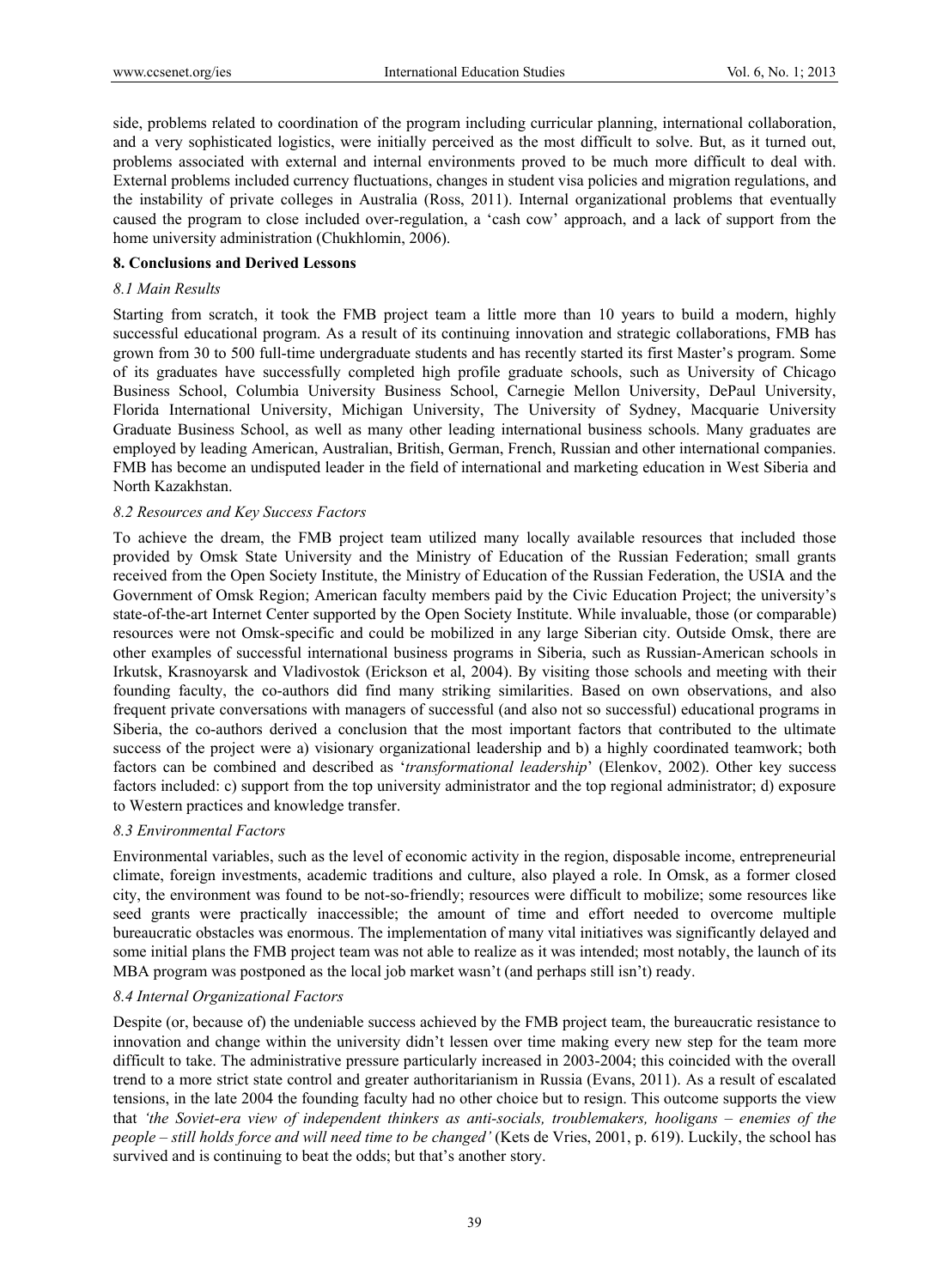# **9. Limitations and Recommendations for Future Research**

The current case study is a rare example of a retrospective analysis of the development of an international business education project in a former Soviet-era closed city and covers a significant period of time (13 years) from inception of the project to maturity. It is based on an in-depth knowledge of the authors who both served as the initiators of the project, founding faculty and managers; as such, it has provided a very rich in detail description of the project answering the above mentioned "how", 'what" and "why" questions.

However, in terms of generalizability the study has three significant limitations. One limitation is that it describes a single case. Another limitation is that it is based on the reconstruction of past events by participants; as such, it is subjective. Yet another limitation is that the authors didn't put forward any prior theory to test. To make sense of the field work conducted by the authors more research is needed. One of the directions for future research is to use a longitudinal study for the same unit of analysis. As suggested by Leonard-Barton (1990, p. 248), "*Retrospective studies offer the opportunity to identify patterns indicative of dynamic processes and the longitudinal study provides a close-up view of those patterns as they evolve over time".* Another direction is to replicate the same combination of retrospective and longitudinal studies across multiple cases; this approach will have a potential for developing a grounded theory (Glazer & Strauss, 1967) to explain the process of developing new international education establishments in former Soviet-era closed cities or – more broadly – the process of developing Western-oriented organizational innovations in organizations located in former communist countries. Potential sites for suggested case studies can be found in other former Soviet-era closed cities in Russia (or other post-Soviet countries), other provincial cities and capital cities in former communist countries. In addition to educational institutions, organizational innovations can also be found and tracked in organizations representing other sectors, such as financial, retail, information technology, etc. To hone research questions and hypotheses, the present study can provide with some constructive ideas, for example, in relation to key success factors, the role of transformational leadership, the role of technology transfer, various environmental factors, etc.

While writing this autoethnography, the authors put aside some observations and considerations that didn't fit well into the cohesive narrative, but might have been important if explored in a broader social context. Those observations may be relevant for conducting studies across many organizational settings to form "*a big picture*" of the post-Soviet social change (Evans, 2011). Below is a list of those observations and considerations:

- The development of an international business school in a former Soviet-era closed city is just an example of a pro-Western organizational innovation in an environment that can be considered as anti-Western; in the early nineties, many pro-Western innovations were introduced in organizations representing various sectors of the Russian economy and society (financial institutions, retail trade, mass media, etc.); for quite some time, those "new" units co-existed with "old" ones in an unfriendly and sometimes hostile environment. One may suggest that the phenomenon studied in this paper can be seen as part of a much broader social process of the post-Communist transformation; as such, it is likely to have common characteristics with "new" units in other areas.
- Most likely that one common feature shared by "New" units across all sectors is that they were developed by people that can be characterized as social entrepreneurs and visionary leaders. One may suggest that those individuals shared some common characteristics, values and attitudes (such as risk taking, missionary leadership, creativity, perseverance, concern for society, collaboration, and open-mindedness).
- It is likely that abrupt political and social changes, such as the emergence of the "Petrostate" (Goldman, 2008), adversely affected the development of "new" units and on some occasions pre-determined the fate of their founders and developers. One may suggest that at the turn of the century many "new" units established in Russia in the nineties were experiencing serious turbulence with varied outcomes; the authors have anecdotal evidence from their personal experience, as well as shared with them other people's stories, and call for more biographical research.

# **Acknowledgements**

The authors would like to take this opportunity to devote this article to the memory of their teachers, Olga Konstantinovna Mikhailova and Yuri Alexeevich Chizhov. In addition to those mentioned in the text, several people provided significant assistance in launching and developing the project including Vyacheslav Vasilyevich Malykhin, Leonid Andreevich Yelovikov, Vyacheslav Isaakovich Vershinin, Valentin Gennadievich Ryzhikh and many others. Besides the authors of the paper, Yuri Petrovich Dous and Irina Gennadievna Knyazeva were among the '*magnificent four'* founding faculty members. The success of international programs was possible because of the invaluable contribution provided by professors Kenneth Abrams, Richard Bonnabeau and Philip A. Neck. Overall, the project wouldn't have succeeded without dedication of the faculty, support staff,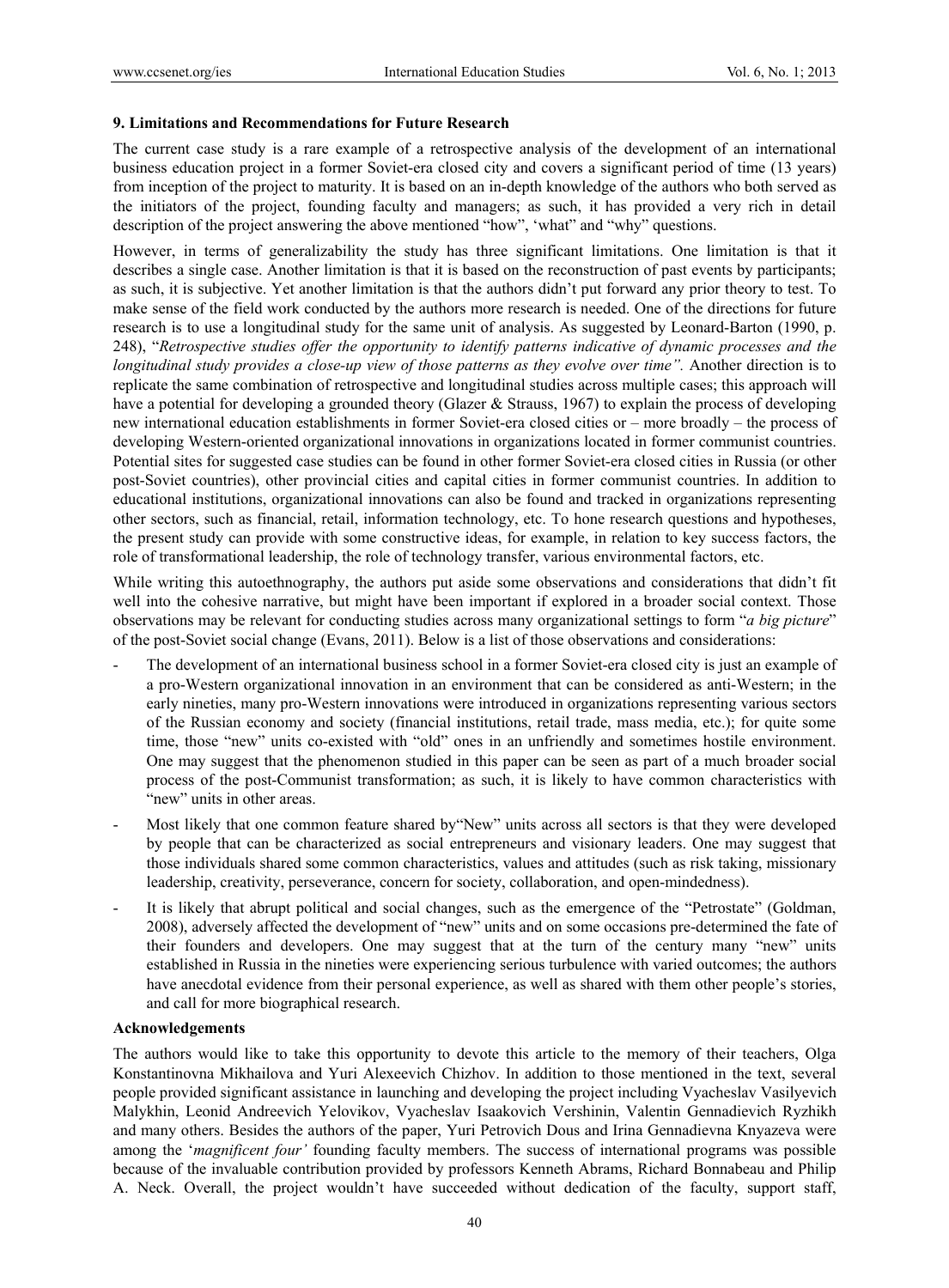wonderful students and their parents, and also a very important help provided by the Open Society Institute and its affiliates, the Government of the Omsk Region, the USIA and the American Consulate in Yekaterinburg, and visiting professors.

#### **References**

Administratsiya Omskoy Oblasti [The Administration of the Omsk Region]. (1998). *O podderzhke Rossiysko-Amerikanskogo Proekta s Uchastiyem Omskogo Gosudarstvennogo Universiteta. Postanovleniye Glavy Administratsyy [On the support of a Russian-American Project with participation of Omsk State University. A Decree of the Governor of the Omsk Region]*. Retrieved from http:// www.lawru.info/base94/part3/d94ru3209.htm

Aganbegyan, A. (1994). *Economic challenges of perestroika.* London, England: Macmillan Press.

- Alon, I., & McIntyre, J. R. (Eds.). (2004). *Business education and emerging market economies: perspectives and best practices*. Boston, MA: Kluwer Academic Publishing.
- Anderson, L. (2006). Analytic ethnography. *Journal of Contemporary Ethnography*, *35*(4), 373-395. http://dx.doi.org/10.1177/0891241605280449
- Aslund, A. (1995). *How Russia became a market economy*. Washington, D.C.: Brookings.
- Bain, O. B. (2003). *University autonomy in the Russian Federation since perestroika*. London, England: Routledge.
- Baranov, I. N. (2010). Standarty tret'ego pokoleniya i konkurentsiya v biznes-obrazovanii [Third generation national standards and competition in business education]. *Vestnik S.-Petersburg University, 8*(1), 166–183.
- Bassin, M. (1991). Inventing Siberia: Visions of the Russian East in the early nineteenth century. *The American Historical Review, 96*(3), 763-794. Retrieved from http://www.jstor.org/stable/2162430
- Boyle, M., & Parry, K. (2007). Telling the whole story: the case for organizational autoethnography. *Culture and Organization, 13*(3), 185-90. http://dx.doi.org/ 10.1080/14759550701486480
- Brade, I., & Rudolph, R. (2004). Moscow, the global city? The position of the Russian capital within the European system of metropolitan areas. *Area*, *36*(1), 69–80. http://dx.doi.org/10.1111/j.0004-0894.2004.00306.x
- Brouwer, L. F. (2006). Teaching leadership in the Russian Federation: Looking through the post-Soviet lens. *International Education Journal*, *7*(3), 333-347. Retrieved from http://ehlt.flinders.edu.au/education/iej/articles/v7n3/Brouwer/paper.pdf
- Brown, K. (2010). The forsaken: the unfinished business of making plutonium in Russia. *International Labor and Working-Class History*, *78*(1), 137-144. http://dx.doi.org/10.1017/S0147547910000219
- Brue, S. L., & MacPhee, C. R. (1995). From Marx to markets: Reform of the university economics curriculum in Russia. *The Journal of Economic Education*, *26*(2), 182-195.
- Cardon, P. W. (2008). A critique of Hall's contexting model: A meta-analysis of literature on intercultural business and technical communication. *Journal of Business and Technical Communication, 22*(4), 399-428. http://dx.doi.org/10.1177/1050651908320361
- Chadraba, P. G., & O'Keefe, R. D. (2007). Developing graduate marketing programs for economies in transition. *Journal of Marketing Education*, *29*(3), 218-222. http://dx.doi.org/ 10.1177/0273475307306887
- Chukhlomin, V. (1991, December 20). Budem uchit' chestnomu biznesu [We'll be teaching fair play in business]. *Kommercheskie Vesti* [A newspaper in Russian].
- Chukhlomin, V. (2004a). Eksportnye strategii dlya rossiyskih vuzov [Export strategies for Russian institutions of higher learning]. *Marketing v Rossii i za rubezhom* [*Marketing in Russia and abroad], 4*(38), 32-36.
- Chukhlomin, V. (2004b). Kak podgotovit' spetsialista mirovogo klassa [How to prepare world class specialists]. *EKO: Vserossiyskiy Ekonomicheskiy Zhurnal [ECO – All-Russia Economic Journal], 4*, 159-177.
- Chukhlomin, V. (2006). Rossiyskoye obrazovaniye s mezhdunarodnym komponentom [A Russian educational program with international component]. *EKO: Vserossiyskiy Ekonomicheskiy Zhurnal [ECO – All-Russia Economic Journal], 4*, 88-97.
- Chukhlomin, V. (2007). Fakul'tet moei mechty [The school of my dream]. *EKO: Vserossiyskiy Ekonomicheskiy Zhurnal [ECO – All-Russia Economic Journal], 4,* 103-113.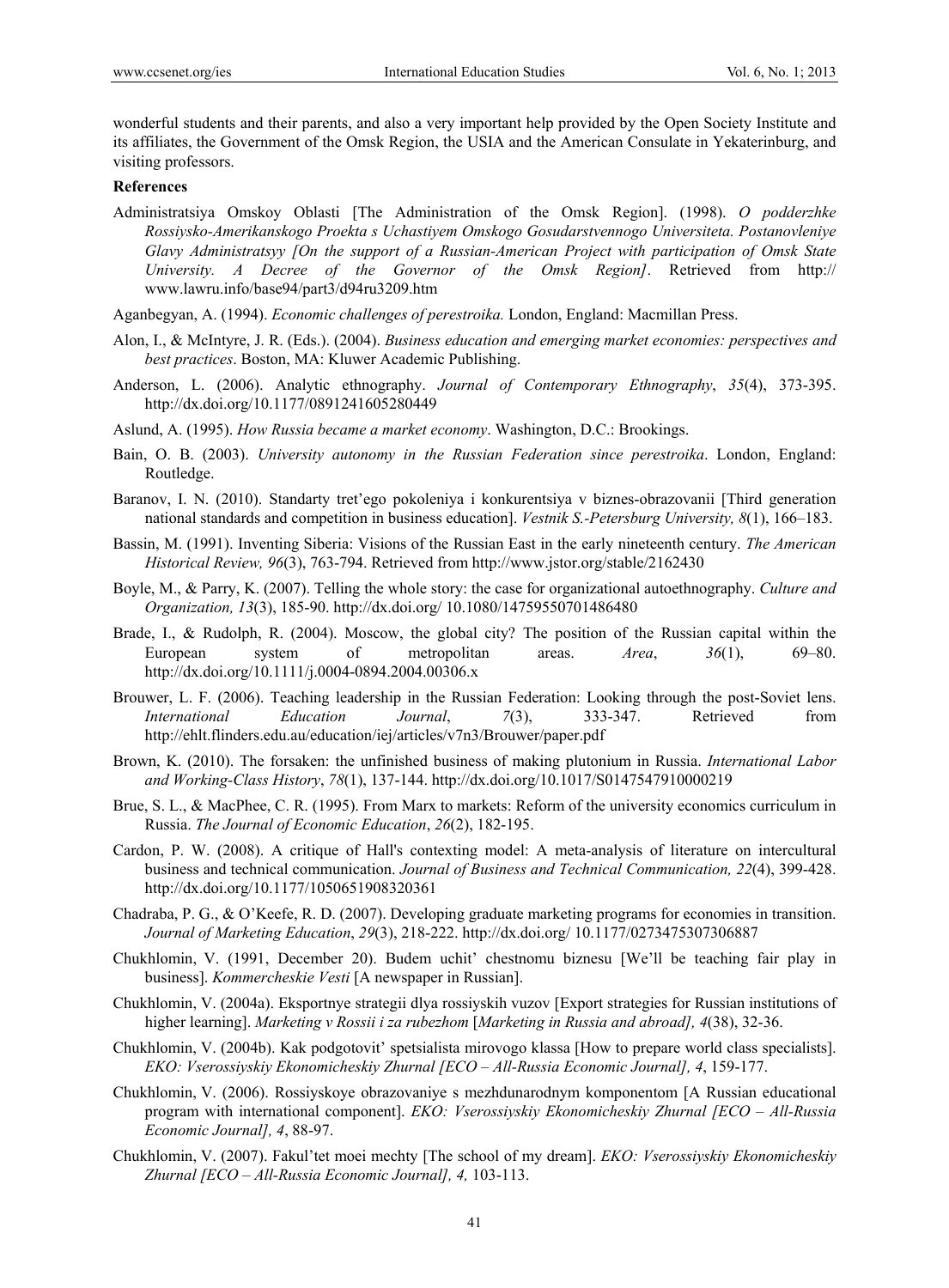- Chukhlomin, V. (2009). Kak podgotovit' spetsialista mirovogo klassa statya vtoraya [How to prepare world class specialists – Revisited]. *EKO: Vserossiyskiy Ekonomicheskiy Zhurnal [ECO – All-Russia Economic Journal], 6*, 137-146.
- Chukhlomin, V. (2010a). Delivering a SUNY degree in Siberia: What works and what doesn't from a host institution perspective. *The Cross border education case studies repository.* London, England: The Observatory on Borderless Higher Education.
- Chukhlomin, V. (2010b). A laboratory of culture shock. *All about Mentoring*, *37*, spring, 46-51.
- Chukhlomin, V. (2011). O novyh obrazovatel'nyh standartah i mezhdunarodnyh sopostavleniyah [On new educational standards and international comparisons]. *Vestnik S.-Petersburg University, 8*(1), 137-155.
- Chukhlomin, V., & Deshpande, A. (2011). *Developing bridging bilingual/bicultural (the 3B Framework) courses to prepare international students for the American online classroom in an adult learning environment*. In Proceedings of Global Learn Asia Pacific 2011 (pp. 955-960). AACE (the Association for the Advancement of Computers in Education). Melbourne, Australia. Retrieved from http://www.editlib.org/p/37283
- Chukhlomin, V., Chukhlomina, I., & Thomas, M. (2012). How to outsource global skills development to Australian vocational colleges: A case study. In Proceedings of the IADIS conference. Perth, Australia (forthcoming).
- Chukhlomina, I. (2002). *Makroekonomicheskaya teoriya I ekonomika Rossii* [*The Macroeconomic Theory and the Russian Economy].* Omsk, Russia: Omsk State University Publishers.
- Chukhlomina, I. (2003). *Aktualnost' kontsepsii integrirovannogo marketinga dlya Rossiyskih predpriyatiy [Actuality of the integrated marketing concept for Russian enterprises]*. Omsk, Russia: OmGU. ISBN 5-7779-0391-6 : 110.00
- Curtis, D. (2004). International perspectives on generic skills. In J. Gibb (Ed.), *Generic skills*. Canberra, Australia: Australian National Training Authority.
- Czinkota, M. R. (1997). Russia's transition to a market economy: learning about business. *Journal of International Marketing, 5*(4), 73-93.
- Denzin, N. (1997). *Interpretive ethnography: Ethnographic practices for the 21st Century*. Thousand Oaks, CA: Sage Publishers.
- Doloriert, C., & Sambrook, S. (2012). Organizational autoethnography. *Journal of Organizational Ethnography, 1*(1), 83-95. http://dx.doi.org/10.1108/20466741211220688
- Dostoyevsky, Fyodor. (1965). *Memoirs from the house of the dead.* Oxford, England: Oxford University Press.
- Egorshin, A. T., Abliazova, N. O., & Gus'kova, I. V. (2007). Higher economic education in Russia, 1990-2025. *Russian Education and Society*, *49*(10), 30-52. http://dx.doi.org/ 10.2753/RES1060-9393491002
- Eklof, L. Holmes, & V. Kaplan (Eds). (2005). *Educational reform in post-Soviet Russia*. London, England: Cass
- Elenkov, D. (2002). Effects of leadership on organizational performance in Russian companies. *Journal of Business Research*, *55*(6), 467-480. http://dx.doi.org/10.1016/SO148-2963(02)00488-5
- Elliott, J., & Tudge, J. (2007). The impact of the West on post-Soviet Russian education: Change and resistance to change. *Comparative Education*, *43*(1), 93-112. Retrieved from http://www.jstor.org/stable/29727817
- Ellis, C., & Bochner, A. (2000). Autoethnography, personal narratives, reflexivity: Researcher as subject. In N. Denzin, and Y. Lincoln (Eds), *Handbook of Qualitative Research* (3rd ed) (pp. 1–32). London, England: Sage.
- Erickson, G., S., Insinga, R., & Kureshov, V. (2004). Business education in Russia: A Siberian perspective (pp. 299-309). In I. Alon & J. R. McIntyre (Eds.). *Business education and emerging market economies: perspective and best practices*. Boston, MA: Kluwer Academic Publishing.
- Evans, A. B. (2011). The failure of democratization in Russia: A comparative perspective. *Journal of Eurasian Studies, 2*(1), 40-51. http://dx.doi.org/10.1016/j.euras.2010.10.001
- Global Alliance for Transnational Education (GATE). (1997). *Certification manual*. Washington, DC: GATE.
- Gentile, M. (2004). Former closed cities and urbanization in the FSU: an exploration in Kazakhstan. *Europe-Asia Studies*, *56*(2), 263-278. http://dx.doi.org/10.1080/0966813042000190533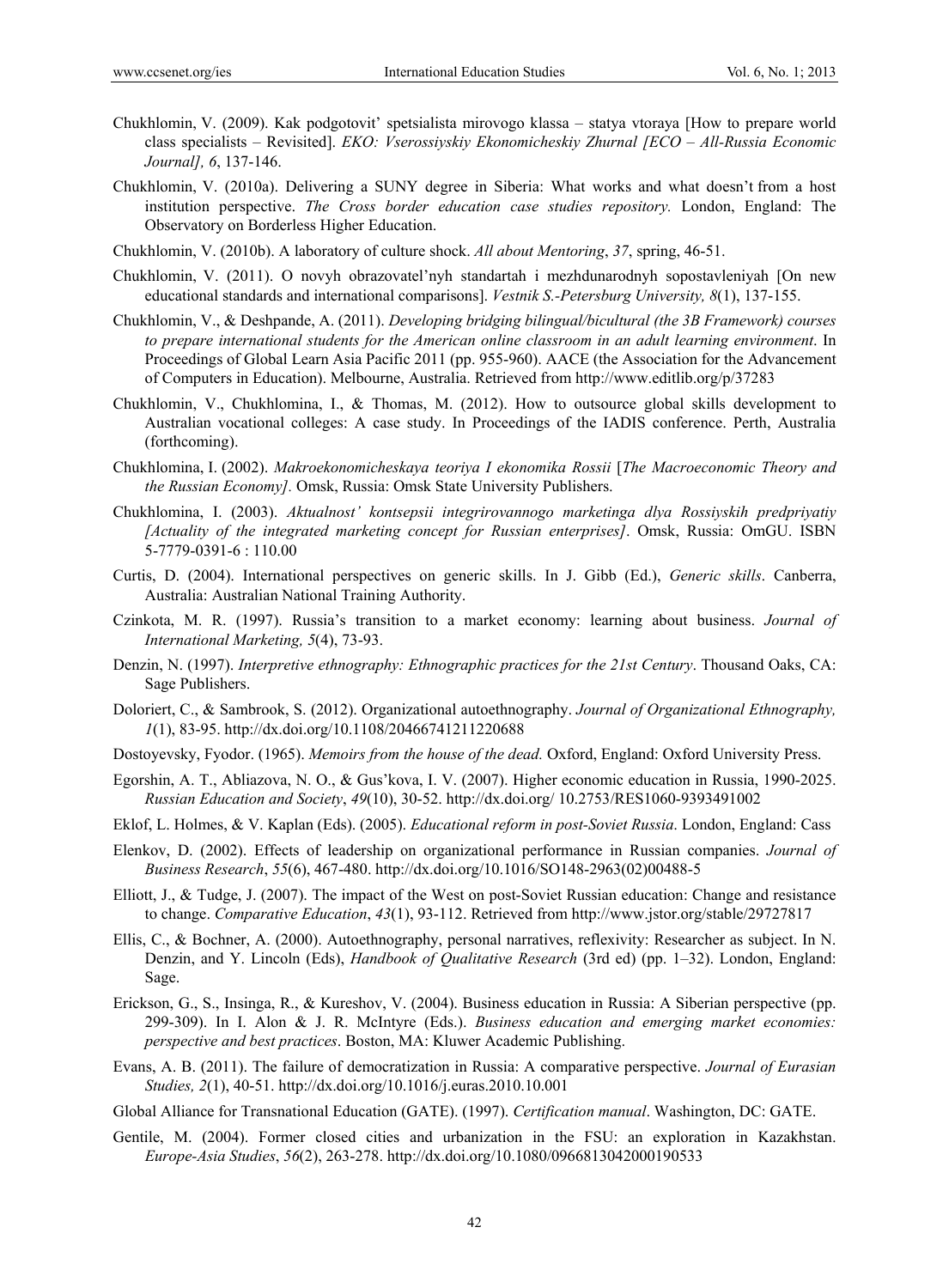- Gilbert, K. (2001). *In search of Russian culture: the interplay of organizational, environmental and cultural factors in Russian-Western partnerships*. Working papers series 2001, no. WP 003/01. Wolverhampton, England: Wolverhampton Business School Management Research Center.
- Gilbert, K., & Gorlenko, E. (1999). Transplant and process-oriented approaches to international management development: An evaluation of British-Russian co-operation. *Human Resource Development International*, *4*(2), 335-354. http://dx.doi.org/10.1080/13678869900000037
- Glaser, B. G., & Strauss, A. L. (1967). *The discovery of grounded theory: Strategies for qualitative research*. Chicago, IL: Aldine Publishing Company.
- Goldman, M. (2008). *Petrostate: Putin, power, and the new Russia*. New York and London: Oxford University Press.
- Gronroos, C. (1999). Internationalization strategies for services. *The Journal of Services Marketing*, *13*(4/5), 290-297. http://dx.doi.org/10.1108/08876049910282547
- Harman, G. (2004). New directions in internationalizing higher education: Australia's development as an exporter of higher education services. *Higher Education Policy*, *17*, 101-120. http://dx.doi.org/10.1057/palgrave.hep.8300044
- Harris, R., Simons, M., & McCarthy, C. (2006). *Private training providers in Australia: Their characteristics and training activities, A National Vocational Education and Training Research and Evaluation Program report*. Adelaide, Australia: National Centre for Vocational Education Research.
- Hayano, D. M. (1979). Autoethnography: paradigms, problems and prospects. *Human Organization*, *38*, 113–20.
- Haynes, K. (2011). Tensions in (re)presenting the self in reflexive autoethnographical research. *Qualitative Research in Organizations and Management, 6*(2), 134-49. http://dx.doi.org.library.esc.edu/10.1108/17465641111159125
- Hedgepeth, O., & Henrie, M. (2005). Exploring cultural implications of teaching logistics and project management in the Russian Far East. *The Journal of Learning in Higher Education*, *1*(1), 31-35. Retrieved from

http://jwpress.com/JLHE/Issues/JLHE-Fall2005-v1i1.pdf?Submit2=Fall+2005+Issue+%28Copyright+2005  $+JW+Press\%29+$ 

- Hofstede, G. (1986). Cultural differences in teaching and learning. *International Journal of intercultural Relations*, *10*(3), 301-320. http://dx.doi.org/10.1016/0147-1767(86)90015-5
- Horta, H., Veloso, F. M., & Grediaga, R. (2010). Navel-gazing: academic inbreeding and scientific productivity", *Management Science*, *56*(3), 414-300. http://dx.doi.org/10.1287/mnsc.1090.1109
- Jacobs, E. M. (2001). The influence of Western concepts on Russian marketing theory. *The British Journal of Management*, *12*(2), 149-157. http://dx.doi.org/10.1111/1467-8551.00191
- Jarvis, D., Kondrashova, M., Efendiev, A., & Tukhvatullin, M. (2005). Faculty development in Russian higher education. *International Journal for Academic Development*, *10*(2), 125-137. http://dx.doi.org/10.1080/13601440500281740
- Judge, W., Miassoedov, S., & Naoumova, I. (2004). The past, present and future state of Russian management education. *International Journal of Business and Management Education*, *12*, 1-20. Retrieved from www.usq.edu.au/~/media/USQ/Business.../RussianMgtEdpdf.ashx
- Kantorovich, L. V. (1965). *The Best Uses of Economic Resources.* Oxford, New York: Pergamon.
- Karra, N., & Phillips, N. (2008). Researching "Back Home": International management research as autoethnography. *Organizational Research Methods*, *11*(3), 541-561. http://dx.doi.org/10.1177/1094428106295496
- Kempster, S., & Stewart, J. (2010). Becoming a leader: A co-produced autoethnographic exploration of situated learning of leadership practice. *Management Learning*, *41*(2), 205-219. http://dx.doi.org/10.1177/1350507609355496
- Kets de Vries, M. E. R. (2001). The anarchist within: Clinical reflections on Russian character and leadership style. *Human Relations*, *54*(5), 585-627. http://dx.doi.org/10.1177/0018726701545003
- Khodarkovsky, M. (2002). *Russian steppe frontier: The making of a colonial empire 1500–1800*. Bloomington, IN: Indiana University Press.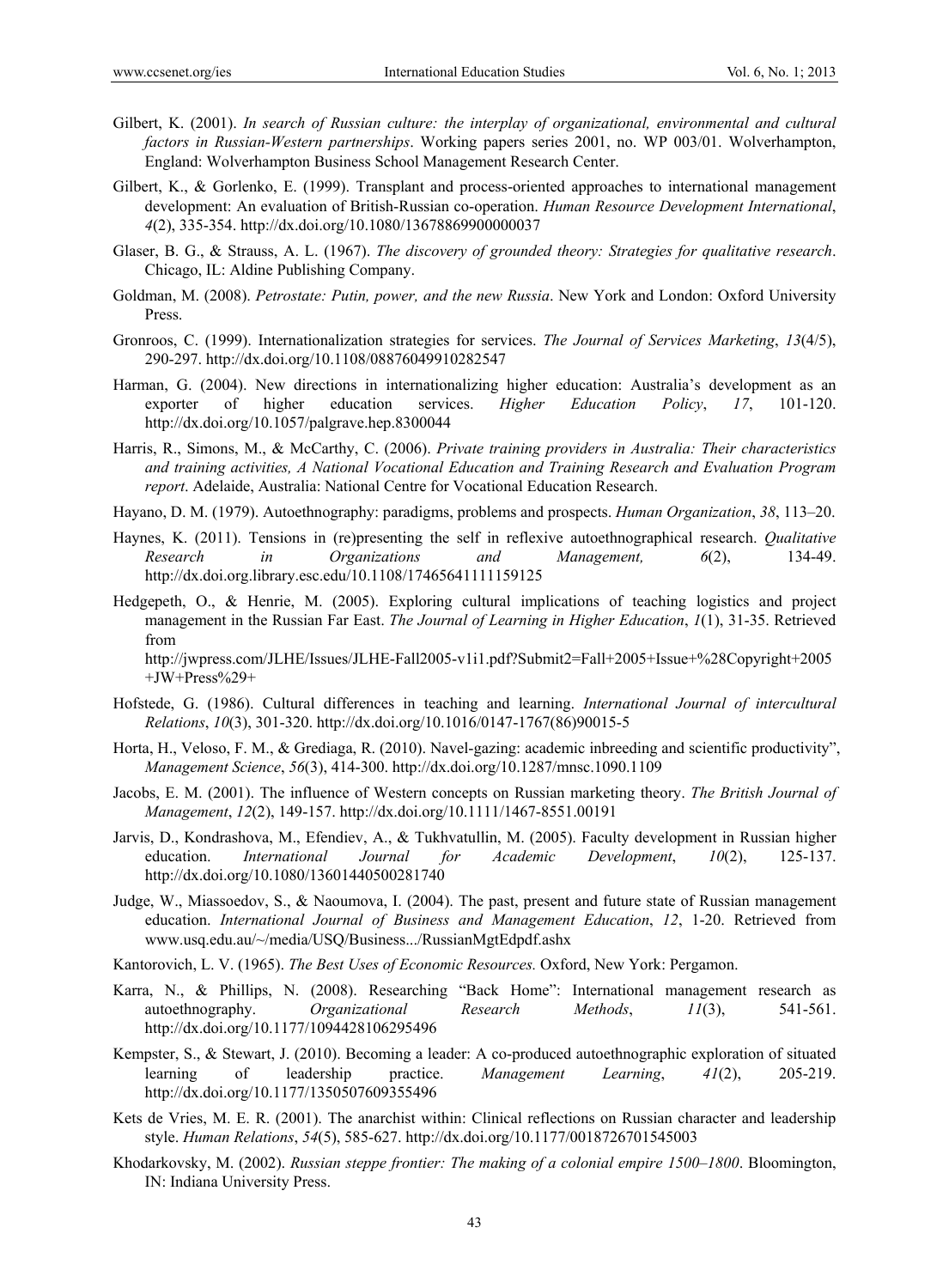- Kitaev, I. (1994). Russian education in transition: Transformation of labor market, attitudes of youth and changes in management of higher and lifelong education. *Oxford Review of Education*, *20*(1), 111-130. http://dx.doi.org/10.1080/0305498940200107
- Klein, S., & Ward, M. (2003). *An emerging market player in international business education: the case of Wits Business School.* A working paper. Retrieved from http://www.ciber.gatech.edu/papers/workingpaper/2003/04-017.pdf
- Knight, J. (2007). Higher education crossing borders: Programs and providers on the move (pp. 42-69). In D. Bruce Johnstone (Ed.). *Higher education in a global society*. Edward Elgar Publishing.
- Lavigne, M. (1997). The political economy of socialism: what is left? *Europa Asia Studies*, *49*(3), 479-486. http://dx.doi.org/10.1080/09668139708412453
- Leonard-Barton, D. (1990). A Dual methodology for case studies: Synergistic use of a longitudinal single site with replicated multiple sites. *Organization Science, 1*(3), 248-266.http://ds.doi.org/10.1287/orsc.1.3.248
- Lincoln, W. B. (1994). *The Conquest of a continent: Siberia and the Russians*. New York, NY: Random House.
- Lisauskene, M. (2006). A new generation of Russian college students. *Russian Education and Society*, *48*(9), 6-17. http://dx.doi.org/10.2753/RES1060-9393480901
- Malykhin, V., & Chukhlomin, V. (1991). *Doroga k rynku [A road to market economy]*. Omsk, Russia: Omskoe knizhnoye izdatel'stvo.
- McKenzie, L. W. (2002). *Classical general equilibrium theory*. Boston, MA: The MIT Press.
- Meier, A. (2008, October 27). Score another one for Putin. *New York Times*. Retrieved from http://www.nytimes.com/2008/11/02/sports/playmagazine/112Russia.html?pagewanted=all& $r=0$
- Melvin, N. J. (1998). The consolidation of new regional elite: the case of Omsk, 1987-1995. *Europa Asia Studies*, *50*(4), 619-650. http://dx.doi.org/10.1080/09668139808412557
- Mikheyev, D. (1987). The Soviet mentality. *Political Psychology*, *8*(4), 491-523.
- Miles, H., & Huberman, M. (1994). *Qualitative data analysis: A sourcebook*. Beverly Hills, CA: Sage Publications,
- Moiseeva, M. (2005). Distance education in Russia: Between the past and the future. *The Quarterly Review of Distance Education*, *6*(3), 217-225. Retrieved from http://www.infoagepub.com/index.php?id=89&i=13
- Naumov, I. V. (2006). *The History of Siberia*, ed. by David N. Collins. Routledge: London and New York.
- Naumova, T. V. (1998). Russia's "Brain Drain". *Russian Social Science Review*, *39*(2), 49-56. http://dx.doi.org/10.2753/RSS1061-1428390249
- Parry, K., & Boyle, M. (2009). Organizational autoethnography. In D. Buchanan and A. Bryman (Eds.). *The Sage handbook of organizational research methods* (pp 690-702). London, England: Sage Publishers.
- Pendergast, W. (2009). Challenges and opportunities of business education in Southeast Europe: The case of Balkan Business School. *Journal of Teaching in International Business, 20*, 244-267. http://dx.doi.org/10.1080/08975930903099242
- Pimpa, N. (2003). The influence of family on Thai students' choices of international education. *The International Journal of Educational Management*, *17*(5), 211-219. http://dx.doi.org/10.1108/09513540310484931
- Postanovleniye Glavy Administratsii Gubernatora Omskoi Oblasti. (1998). 'O podderzhke Rossiysko-Amerikanskogo Proekta s Uchastiem Omskogo Gosudarstvennogo Universiteta [The Head of Administration (Governor) of the Omsk Oblast's decree 'On support of the Russian-American Project with participation of the Omsk State University in the sphere of economic education]. Retrieved June 23, 2011, from http:// www.lawru.info/base94/part3/d94ru3209.htm
- Prokopenko, I. A., & Baksheeva, L. M. (2008). College students' need for the distance model of education. *Russian Education and Society*, *50*(3), 35-44. http://dx.doi.org/10.2753/RES1060-9393500303
- Puffer, S. M. (1993). The booming business of management education in Russia. *Journal of Management Development*, *12*(5), 46-59. http://dx.doi.org/10.1108/02621719310038962
- Puffer, S. M., & McCarthy, D. J. (2011). Two decades of Russian business and management research: An institutional theory perspective. *Academy of Management Perspectives*, *25*(2), 21-36. http://dx.doi.org/10.5465/AMP.2011.61020800